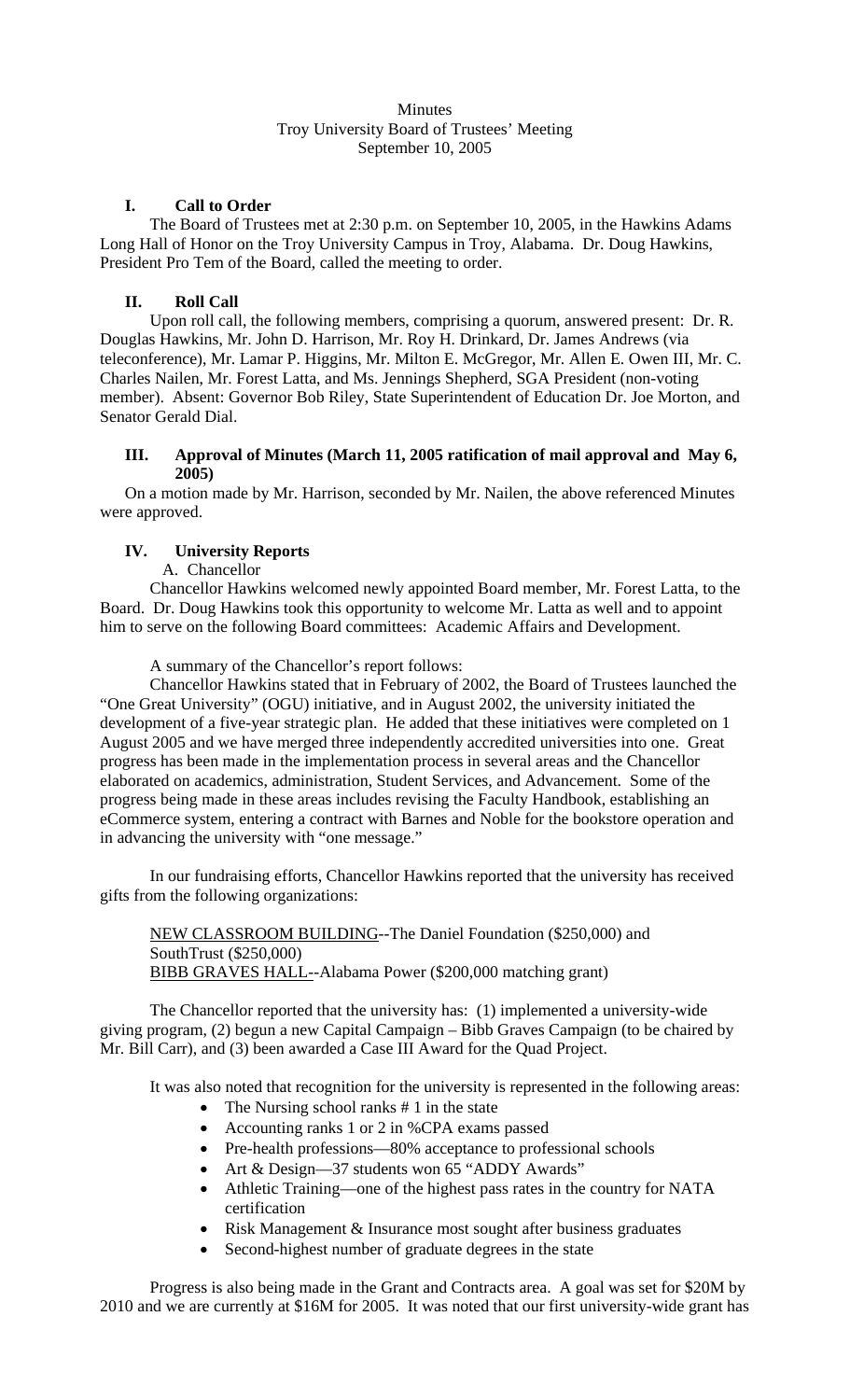been received in Rehabilitation and Counseling and the university has received a grant from the Alabama Math, Science and Technology Initiative (AMSTI). The university community is also proud that it was listed recently in the Princeton Review as "Best in the Southeast" and U.S. News and World Report cited Troy University for high graduation rates and international student diversity.

 Of historical note, enrollment figures were shared that reflected an enrollment in 1887 of 200, 9,800 in 1974, and 14,000 in 1989. The total enrollment for Troy University, according to Chancellor Hawkins, is predicted to be approximately 27,850 students, although numbers are not firm until October. Early indications are good, he stated.

 It was reported that the new academic building, a \$4M project, will be dedicated in October. The building has been a year-long project spearheaded by Dr. Dianne Barron, Associate Provost and Dean of the university's Graduate School.

 Chancellor Hawkins provided information on the university's efforts to achieve diversity in the student body as well as its efforts in achieving diversity in faculty and staff ranks. The university continues to grow in this area and there are a number of students who are being sponsored by the university to pursue their doctorate. Chancellor Hawkins added that the university will continue to work hard in order to become as diverse as we can.

 In regard to international student enrollments, Chancellor Hawkins reported that there are a total of 630 students, up 43% from 433 last fall. Fifty countries are represented on campus. The goal by 2010 is to be at 800 international students.

 An update was given on the university's international initiatives and expansion of programs. International sites recently opened include Sharjah, UAE; Guam; Columbo, Sri Lanka. University College has also expanded the university's outreach on the domestic front as well. Programs/locations have been established in Vidalia, Georgia (Master of Education) and in Clarksville, Tennessee (an expansion site of the eArmyU program for a Bachelor of Science in Criminal Justice and the MSM. Other sites for programs include Savannah, Georgia; Jacksonville, Florida; Philadelphia, Pennsylvania; Washington, D.C. and San Antonio, Texas. Most of the sites are in close proximity to military installations, allowing TROY to serve both military and civilian students. These expansion sites will add approximately 700 new students in the first year, growing to over 1500 more students by the second year, according to Chancellor Hawkins.

 Chancellor Hawkins provided an update on the eCampus transition. The transition from nine different locations each offering separate distance learning courses to one eCampus allows the university to fulfill the Board's mission of a seamless system. He reported that in January there will be one schedule for all distance learning courses throughout the system. It was noted that approximately 40 percent of the Troy University students take at least one on-line course every year.

 In conclusion, Chancellor Hawkins called upon Dr. Don Jeffrey, Dean, College of Health and Human Services, to report on efforts by our nursing faculty and student nurses to assist in New Orleans in the aftermath of Hurricane Katrina. Dr. Jeffrey introduced Ms. Carolyn Andrews and Dr. Amy Spurlock who also accompanied our nursing students to New Orleans. Chancellor Hawkins and the Board commended the group for the outstanding work.

## B. SGA Report by Outgoing President Ryan Spry

Mr. Spry gave an overview of what the SGA accomplished last year. He elaborated on the Voter Registration Drive sponsored by the SGA; over 150 TROY students were registered during the drive. He reported on the success enjoyed by the university during Homecoming activities last year, and he commended the Alumni Association for its outstanding support of activities sponsored by the SGA. Another initiative included the teaming up of the Freshman Forum and the International Students Cultural Organization in sponsoring a Thanksgiving meal for international students. This is a way to reach out to our international students and make them feel at home, he said. Mr. Spry also reported that the SGA sponsored "Town Hall" type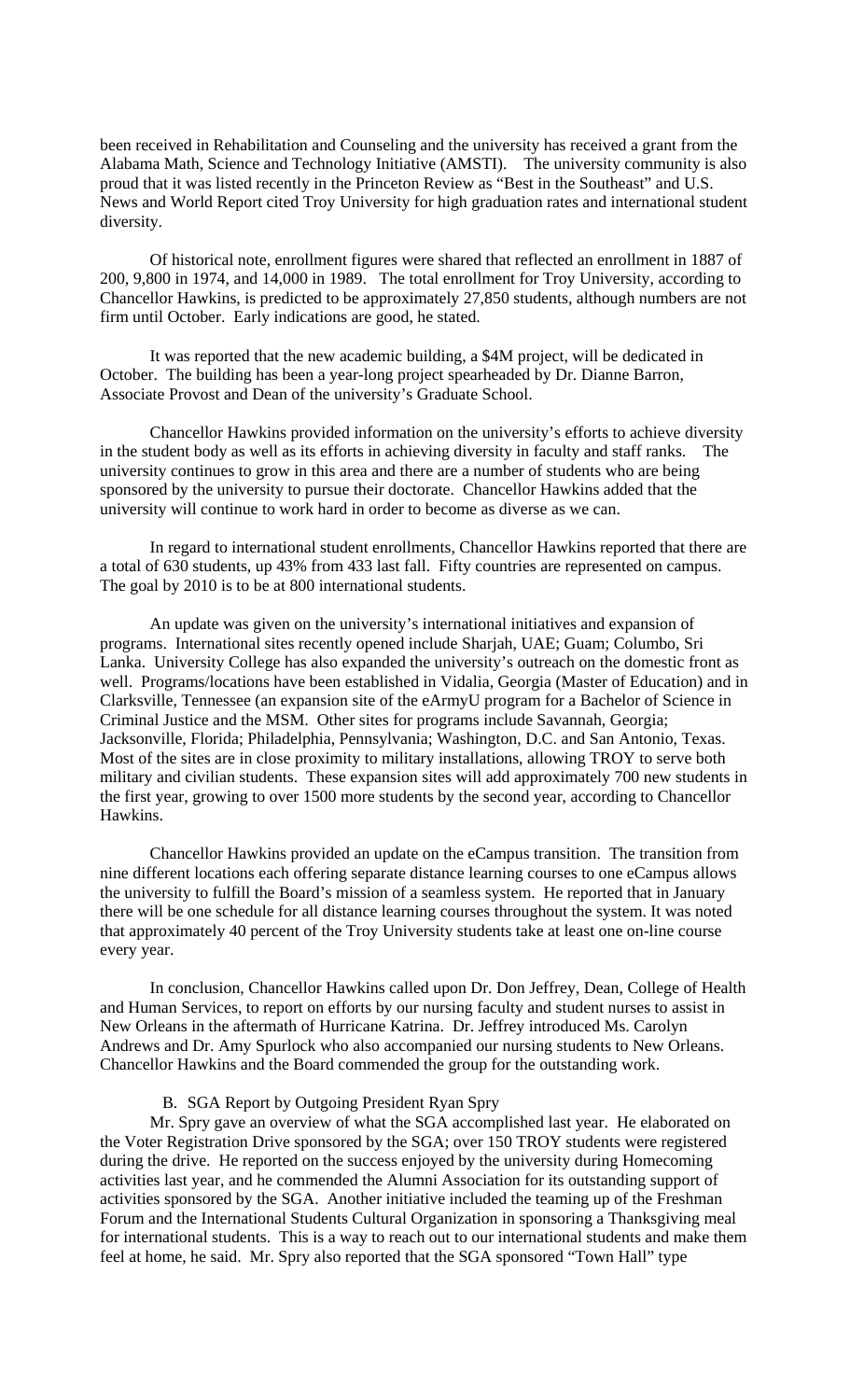meetings with the administration throughout the year and these meetings proved beneficial for both sides. Black History Month events sponsored this year included the "Step Show" which was a success. Following Black History Month, the SGA sponsored Women's History Month events as well.

 In closing, Mr. Spry introduced Ms. Jennings Shepherd, newly elected SGA President, and he expressed appreciation to Chancellor Hawkins and the Board of Trustees for their support.

 Mr. Higgins, a former TROY SGA President and Board member, along with Chancellor Hawkins and Dr. Doug Hawkins commended Mr. Spry for his service and presented him with a framed resolution honoring him.

C. Financial Affairs

Mr. Bookout provided a detailed overview of the FY 2004 financial report as well as the FY 2005 budget report. He provided Board members with paper copies of the analyses and responded to comments and questions.

 A summary of the proposed operating budget for FY 2006 was provided as well. He added that it's important to note that the 2006 budget will be the first budget prepared and presented under the "One Great University" initiative. As a result, the budget columns previously submitted for each campus as independent operating units have been consolidated to form the Troy University proposed operating budget for the FY ending September 30, 2006.

# **V. Board Committees**

A. Finance Committee, Mr. John Harrison

Mr. Harrison reiterated that Board members have been given a paper copy of the 2006 proposed operating budget. He called upon Dr. Doug Patterson, Senior Vice Chancellor for Administration, to give an overview of Resolution No. 1.

# • **Resolution No. 1—Approval of 2005-2006 Budget**

Following Dr. Patterson's comments, Mr. Harrison, upon the unanimous recommendation of the Finance Committee, made a motion for approval of Resolution No. 1. Seconded by Mr. Nailen, Resolution No. 1 was approved.

## **Approving the 2005-2006 Budget**

**WHEREAS,** the administration of Troy University has developed and recommended the Troy University budget for FY 2005-2006; and

**WHEREAS,** as the Chancellor has reviewed the revenues and expenditures within the proposed budget and has determined that the proposed budget is fiscally sound; and

**WHEREAS,** Troy University, as of August 1, 2005, is one university functioning under the auspices of one budget; and

**WHEREAS,** the Board members were briefed on various new revenues and proposed new expenditures at the annual Board retreat in March of 2005; and

**WHEREAS**, there are sufficient funds to provide for a salary increase and provide additional funding for employee health insurance;

**THEREFORE, BE IT RESOLVED** by the Board of Trustees on this  $10<sup>th</sup>$  day of September 2005 the attached budget for the 2005-2006 fiscal year is approved with the understanding that the chancellor is authorized to make such changes from time to time as, in his judgment, may be necessary; and

BE IT FURTHER RESOLVED that the Board of Trustees authorizes a four percent salary increase for faculty, staff, and classified employees of the university and authorizes the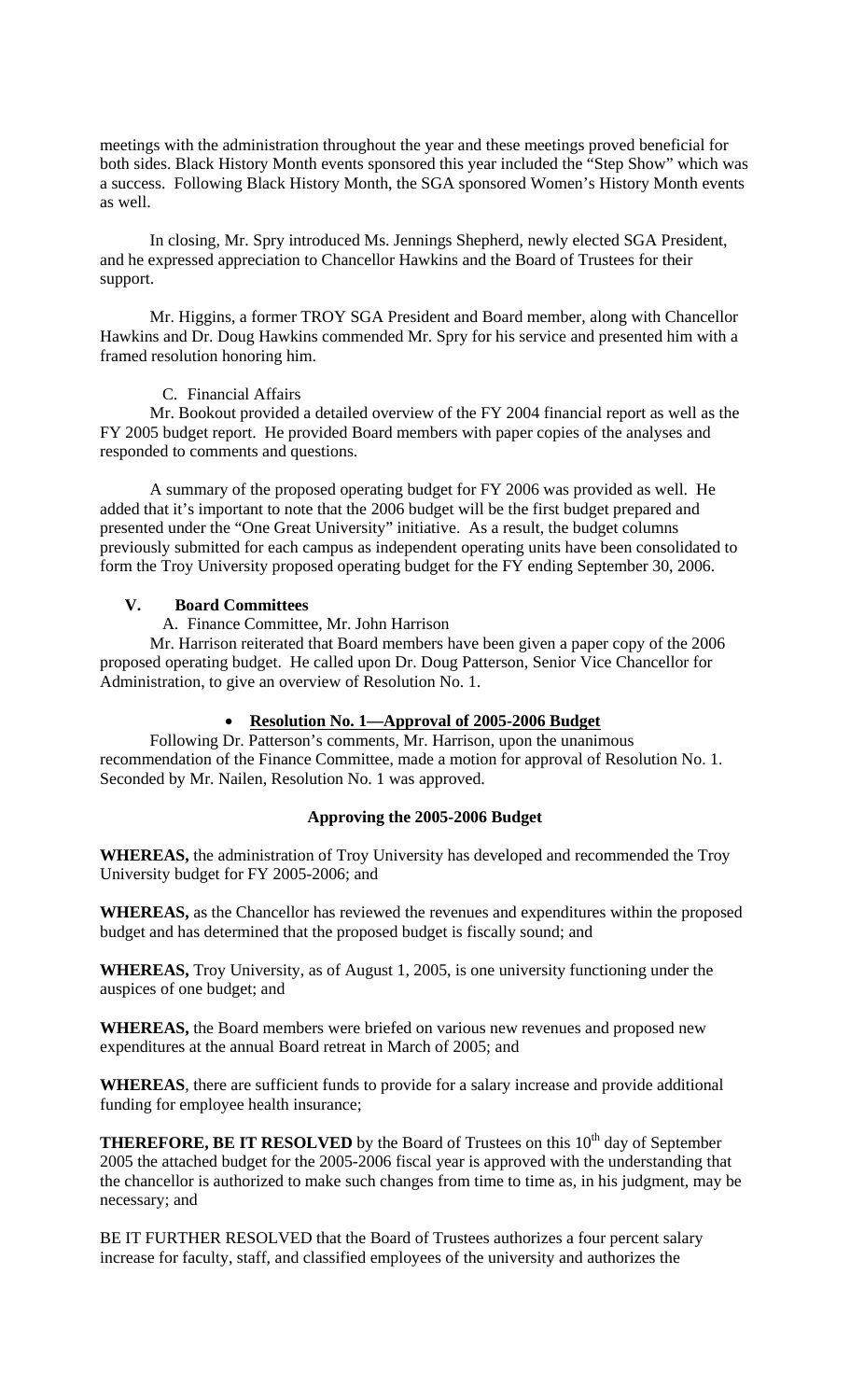Chancellor to increase the funds allocated to providing health insurance consistent with university's goal of achieving health insurance cost for employees at a rate comparable with the average paid by employees of Alabama's public universities.

# • **Resolution No. 2-- Purchase of Property**

Mr. Harrison stated that Resolution No. 2 deals with the purchase of a facility for office space to be used by the Alabama Math and Science Technology (AMSTI) grant program. Upon the unanimous approval of the Finance Committee, Mr. Harrison made a motion that the Board approve Resolution No. 2. Seconded by Mr. Nailen, Resolution No. 2 passed.

> Purchase of Property at 1101 South Brundidge Street, Troy, Alabama

**WHEREAS,** Troy University is applying for a grant from the Alabama State Department of Education to support science, math, and technology education in K-12 public schools in Southeast Alabama; and

**WHEREAS,** this grant requires Troy University to provide 8,000 square feet of office, classroom, and warehouse space to provide the above referenced services to public schools; and

**WHEREAS**, the grant, if funded, will provide Troy University with \$1,250,000 per year for the next three years, including \$60,000 per year for the purchase or lease of a facility and \$25,000 per year for maintenance and operation of the facility; and

**WHEREAS,** this grant has a significant possibility of continuing beyond three years; and

**WHEREAS**, it would be beneficial to consolidate the In-Service Center that serves area public schools with this new grant; and

**WHEREAS,** Troy University has significant space needs, including administrative office space and warehouse and storage space; and

**WHEREAS**, the administration and staff have reviewed and evaluated the Pro Marketing facility (previously Miltope computer manufacturing) located at 1101 South Brundidge Street, Troy, Alabama; and

**WHEREAS**, the facility offers 15,000 square feet of office space and 45,000 square fee of warehouse space and this space has been determined to meet the space needs as stated above; and

**WHEREAS,** this space is available at a cost that is much lower than the cost of new construction;

**THEREFORE**, the Troy University Board of Trustees on this 10<sup>th</sup> day of September 2005 hereby authorizes the Chancellor to pursue the purchase of this facility at a cost not to exceed \$1,000,000 and consistent with the laws of Alabama regarding the appraisal value of property purchased by public entities, and pending other due diligence to include an environmental review of the property.

• Report on E-Policy Manual, Mr. Harrison

Mr. Harrison called attention to the following report on the E-Policy Manual which was provided to Board members in their packets. He added that the Board will be expected to approve the E-Policy Manual at its next meeting.

# **Report on E-Policy Manual**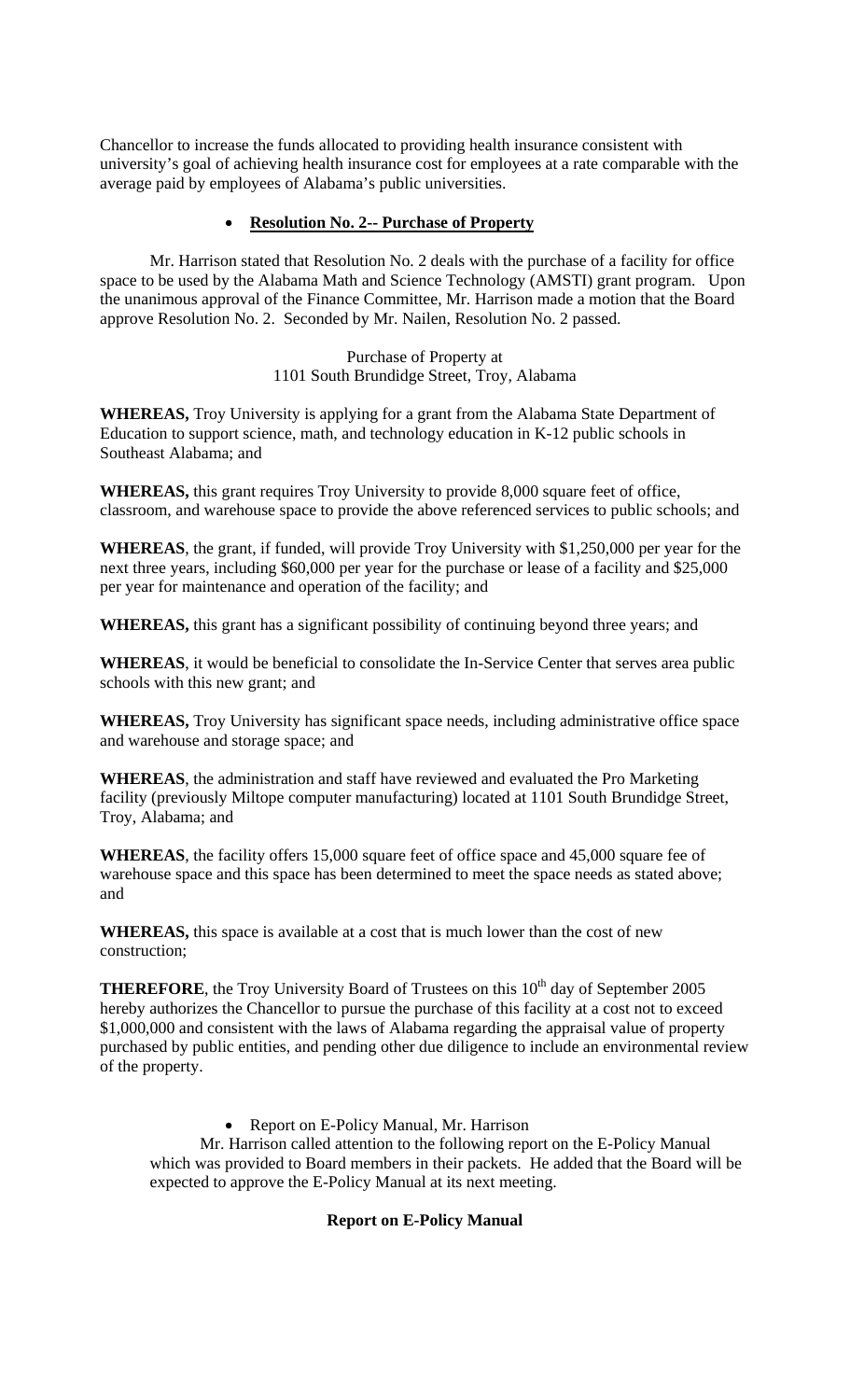As a part of the process of converting to one university, the administration has merged the existing policies from the three previously separately accredited universities (Troy, Montgomery and Dothan) into one common policy document. The new document will be known as the *ePolicy* Manual since it will be in an electronic format. The electronic format will allow for ease of access and accommodate future changes without having to report the entire manual. An initial draft is available for review and input from board members at http:/www.troy.edu/epolicy/.

If you have suggestions or comments, please provide them to Dr. Doug Patterson, Senior Vice Chancellor for Administration. The Chancellor's Cabinet will continue to review and edit the manual and we will bring the updated *ePolicy* Manual to the board for approval at the next board meeting.

## • **Resolution No. 3—Bond Issue Amendment 2005**

Mr. Harrison provided background information on Resolution No. 3 and added that the Finance Committee unanimously recommends adoption of the following resolution. There was no further discussion. On a motion by Mr. Harrison, seconded by Mr. Drinkard, Resolution No. 3 was adopted.

 **RESOLUTION RATIFYING AND APPROVING ACTIONS TAKEN AND DETERMINATIONS MADE BY THE TREASURER OF THE UNIVERSITY IN CONNECTION WITH THE ISSUANCE BY THE UNIVERSITY OF ITS GENERAL STUDENT FEE REVENUE BONDS, SERIES 2005; AND AMENDING CERTAIN PROVISIONS OF (1) THE GENERAL BOND RESOLUTION PERTAINING TO ANNUAL AUDITS AND (2) PRIOR SERIES RESOLUTIONS CLARIFYING RESPONSIBILITY FOR CONTINUING DISCLOSURE.**

 WHEREAS, the Board of Trustees of Troy State University System (the "University") heretofore on March 11, 2005 adopted a resolution (the "Series 2005 Resolution") authorizing the issuance by the University of up to \$8,750,000 in principal amount of its General Student Fee Revenue Bonds, Series 2005 (the "Series 2005 Bonds"); and

 WHEREAS, the Series 2005 Resolution entrusted to the discretion of the Chancellor and Treasurer of the University the taking of various actions and the making of various determinations on behalf of the Board in connection with the timing of issuance, terms and provisions, securitization, pricing and application of proceeds of the Series 2005 Bonds, such actions and determinations to be commemorated in the Determination Document (said term and others used but not otherwise defined herein having the meanings given to them in the Series 2005 Resolution); and

 WHEREAS, the Chancellor and Treasurer have taken the actions and made the determinations so entrusted to them, and have jointly executed the Determination Document on and as of May 22, 2005, a true and complete copy of which has been attached hereto as Annex A; and

 WHEREAS, by the terms of the Series 2005 Resolution, the Determination Document, upon its execution, became and shall be construed as an integral part of the Series 2005 Resolution; and

 WHEREAS, at the instance of the Depository, it is appropriate and desirable that certain modifications be made to certain provisions of the Bond Resolution and of the following numbered Supplemental Resolutions to the Bond Resolution which respectively authorized the issuance of the following series of Bonds: No. 8, Series 1996; No. 10, Series 1998; No. 11, Series 1999; No. 12, Series 2001; No. 13, Series 2002; and No. 14, Series 2003 and Series 2004 (herein, collectively, the "Series Resolutions").

 NOW, THEREFORE, BE IT RESOLVED BY THE BOARD OF TRUSTEES OF TROY STATE UNIVERSITY SYSTEM, that the actions heretofore taken and the determinations heretofore made by the Chancellor and Treasurer of the University in connection with the Series 2005 Bonds, as heretofore authorized in the Series 2005 Resolution and commemorated in the Determination Document, be and the same are hereby ratified and approved in all respects.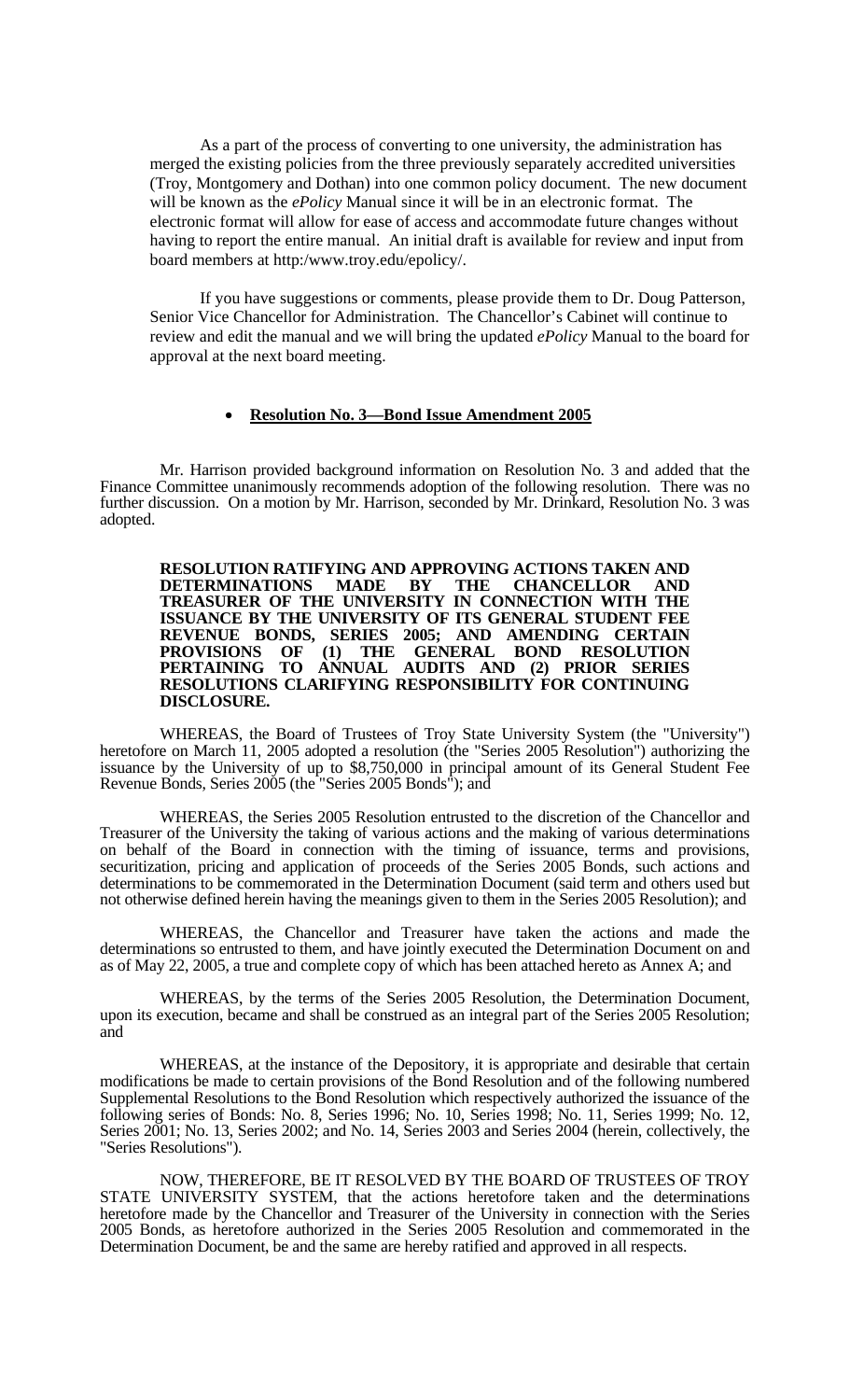BE IT FURTHER RESOLVED, that in accordance with Section 12.1(d) of the Bond Resolution, Section 9.03 of the Bond Resolution be and the same is hereby amended such that it shall be replaced in its entirety by the new Section 9.3 appearing as Annex B hereto.

 BE IT FURTHER RESOLVED, that in accordance with Section 12.1(d) of the Bond Resolution, and notwithstanding any contrary or inconsistent provisions that may appear in the Series Resolutions, the Depository shall have no role or responsibility, direct or indirect, in the performance by the University of its continuing disclosure obligations under and as contained in the Series Resolutions, or in the ascertainment of compliance by the University therewith.

 BE IT FURTHER RESOLVED, that because this Resolution amends the Bond Resolution and the Series Resolutions, this Resolution shall constitute Supplemental Resolution No. 17 to the Bond Resolution.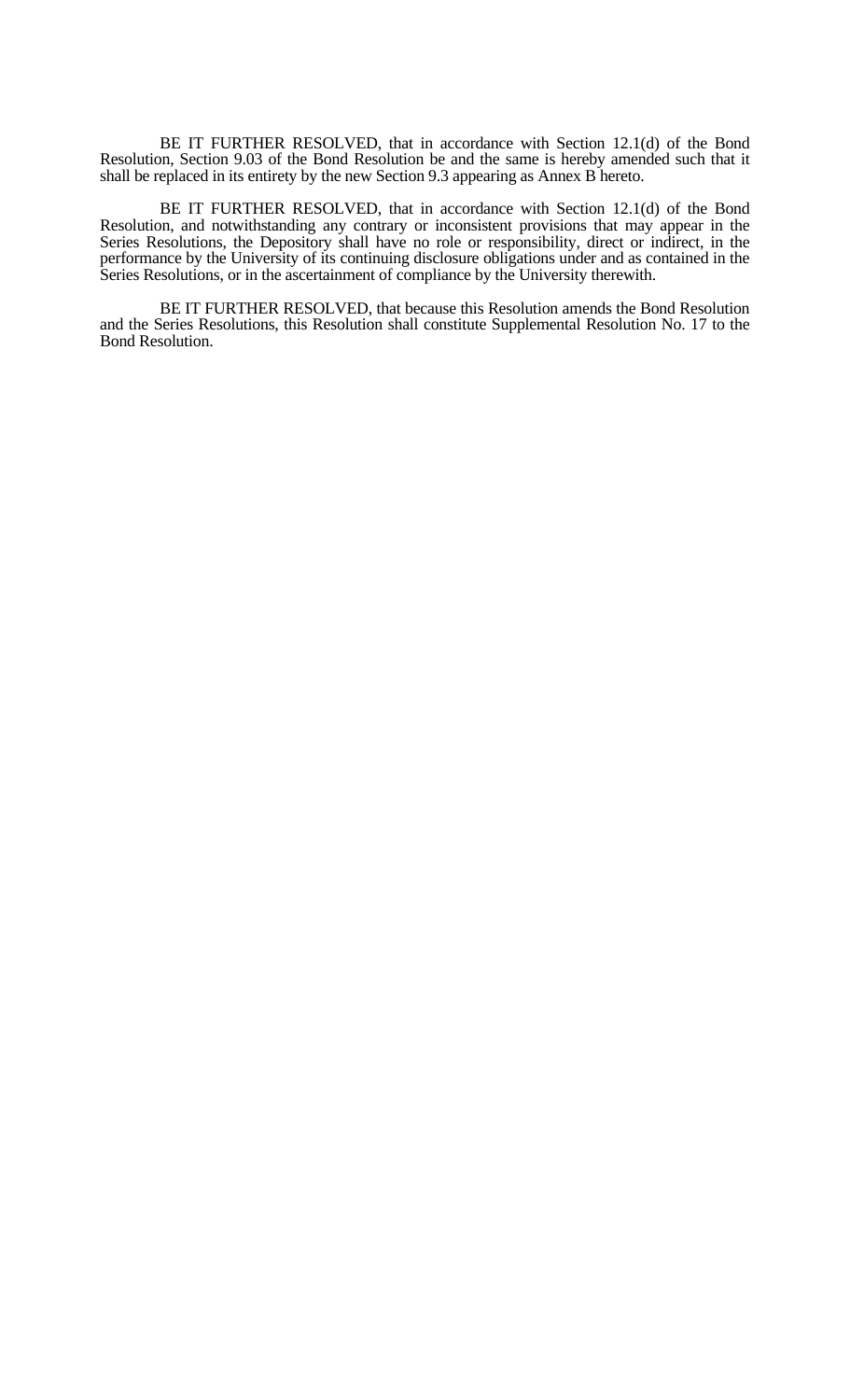Passed by the Board of Trustees of Troy State University System this 10th day of September, 2005.

President pro tempore of the Board<br>of Trustees

(S E A L)

Attest:<br>Secretary of the Board of Trustees

f:\\tsu\05bonds\ratifres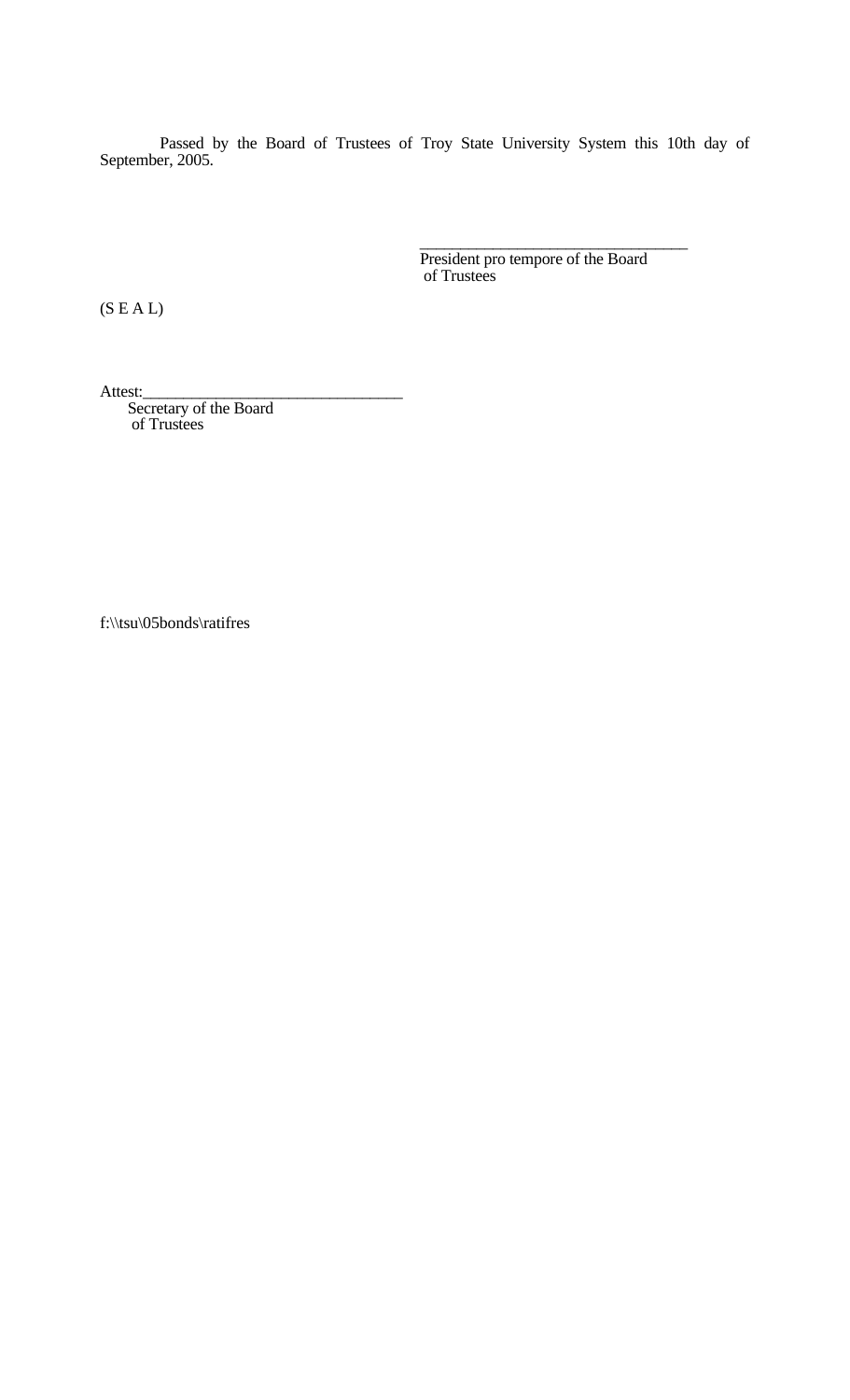**ANNEX A** 

**SERIES 2005 DETERMINATION DOCUMENT**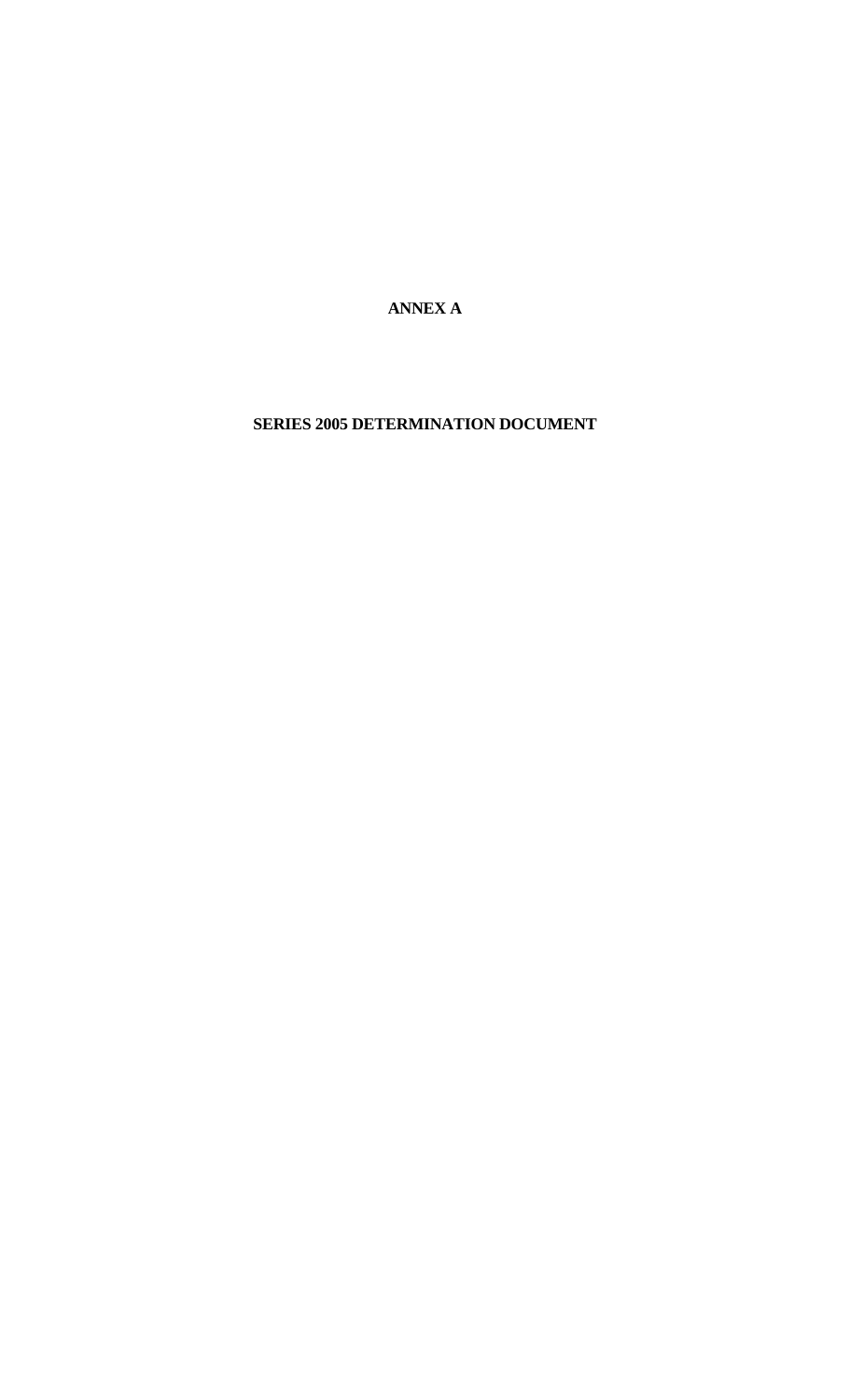### Troy State University System General Student Fee Revenue Bonds Series 2005

## DETERMINATION DOCUMENT

 The undersigned officers of Troy State University System (the "University"), a public corporation and instrumentality duly created and validly existing under the laws of the State of Alabama (the "State"), hereby acknowledge the express authorization given to them in the resolution adopted by the Board of Trustees of the University (the "Board") on March 11, 2005 (the "Series 2005 Resolution"), which authorized the issuance by the University of the above-captioned obligations, to make certain determinations relative to said obligations. Terms used but not otherwise defined herein shall have the meanings given to them in the Series 2005 Resolution, of which (by the terms of the Series 2005 Resolution) this document shall constitute an integral part. Subject to the foregoing, the following determinations are hereby made:

The undersigned have heretofore determined, as authorized pursuant to Section 3.1(b) of the Series 2005 Resolution, that prevailing market conditions warranted proceeding with the sale and issuance of the Series 2005 Bonds (hereinafter, the "Bonds"), and more particularly, that such market conditions will enable the University to realize, as a result of the advance refunding of the Series 1999 Bonds as hereinafter referenced, not less than \$250,000 in both net present value savings and cash at the closing of the Bonds. As such, and as authorized pursuant to Section 5.1(a) of the Series 2005 Resolution, the POS of the University relative to the Bonds was prepared and distributed by the Underwriter. As further authorized pursuant to said Section 5.1(a), that POS dated April 29, 2005 is hereby "deemed final" as of its date, for purposes of SEC Rule 15c2-12.

As authorized pursuant to the following numbered clauses of Section 3.1(c) of the Series 2005 Resolution, the undersigned hereby make the following determinations with respect to the terms and provisions of the Bonds:

(1) The precise principal amount of the Bonds will be \$8,270,000.

 (2) The entire \$7,485,000 outstanding principal amount of the Series 1999 Bonds, and all outstanding maturities thereof, will be refunded (i.e., paid at maturity, for those of the Series 1999 Bonds maturing on November 1 of the years 2005 through 2007, or redeemed, for those of the Series 1999 Bonds maturing on November 1, 2008 and thereafter) with the proceeds of the Series 2005 Bonds.

(3) The dated date of the Bonds shall be May 1, 2005.

 (4) The Bonds shall bear interest at the fixed rates set forth in the table below, payable semi-annually on May 1 and November 1 of each year (each, an "Interest Payment Date").

(5) The first Interest Payment Date shall be November 1, 2005.

 (6) The Bonds shall mature on November 1 in the years and principal amounts and bear interest at the per annum rates set forth in the following table:

|      | Interest  |        | Interest |         |        |
|------|-----------|--------|----------|---------|--------|
| Year | Amount    | Rate   | Year     | Amount  | Rate   |
| 2005 | \$405,000 | 4.000% | 2013     | 560,000 | 3.400% |
| 2006 | 445,000   | 3.000  | 2014     | 580,000 | 3.550  |
| 2007 | 460,000   | 3.000  | 2015     | 600,000 | 4.400  |
| 2008 | 465,000   | 3.000  | 2016     | 630,000 | 4.400  |
| 2009 | 500,000   | 3.000  | 2017     | 655,000 | 4.400  |
| 2010 | 500,000   | 3.500  | 2018     | 685,000 | 4.000  |
| 2011 | 525,000   | 3.200  | 2019     | 720,000 | 4.000  |
| 2012 | 540,000   | 3.300  |          |         |        |

 (7) Bonds maturing on and after November 1, 2014 are subject to optional redemption at par on November 1, 2013. The Bonds are not subject to mandatory redemption.

 3. As authorized pursuant to Section 5.2 of the Series 2005 Resolution, the undersigned hereby determine that the purchase price at which the Bonds shall be sold to the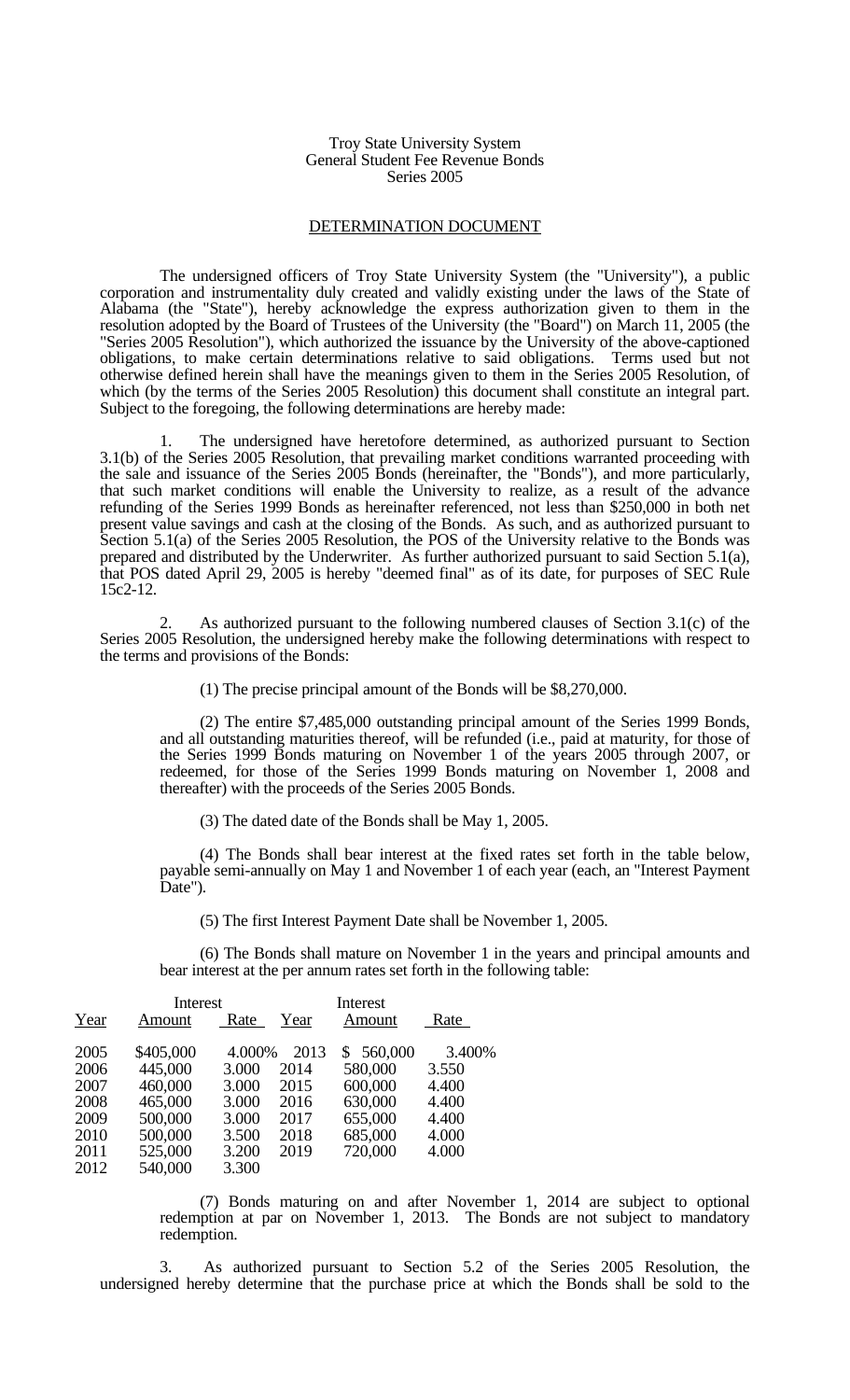Underwriter shall be (a) 99% of the aggregate principal amount thereof, or \$8,187,300.00, plus (b) net premium in the amount of \$56,715.00 (being the difference obtained by subtracting (i) original issue discount in the aggregate amount of \$33,305.45, from (ii) premium in the aggregate amount of \$90,020.45), less (c) the premium for the 2005 Policy (as hereinafter defined) in the amount of \$37,241.15, which the University authorizes the Underwriter to pay to AMBAC on the University's behalf, plus (d) the sum of \$21,054.86, representing accrued interest on the Bonds from their date to May 26, 2005, being the intended Issue Date, for a total price of \$8,227,828.71.

Pursuant to Section 5.3 of the Series 2005 Resolution, the undersigned hereby determine that, of the proceeds of the Bonds, the sum of \$7,874,058.15 shall be deposited with the Escrow Trustee for application, pursuant to the terms and provisions of the Escrow Agreement, to the advance refunding of the entire outstanding principal amount of the University's Series 1999 Bonds.

 5. As authorized pursuant to Section 8.3 of the Series 2005 Resolution, the undersigned hereby determine, in accordance with Section 7.4 of the Bond Resolution, as amended by the 1997 Supplemental Resolution, that the Maximum Annual Debt Service Requirement in respect of the Series 2005 Bonds is already satisfied and provided for by the MBIA Surety Bond (which satisfies the current Maximum Annual Debt Service Requirement for all Outstanding Series 1999 Bonds, among others).

 6. As authorized pursuant to Section 9.2 of the Series 2005 Resolution, the undersigned hereby designate the Bonds as "qualified tax-exempt obligations" within the meaning and for purposes of Section 265(b)(3)(B) of the Code. The University hereby represents and warrants, as to itself, all subordinate entities, all entities which issue obligations on behalf of the University and all entities (if any) on behalf of which the University is deemed to issue obligations (within the meaning of Section 265(b)(3) of the Code and the Regulations and rulings promulgated thereunder), that the total amount of all tax-exempt obligations heretofore issued (including for this purpose the Bonds) and reasonably anticipated to be issued by the University and such other entities during calendar year 2005 will not exceed \$10,000,000.

 7. Having successfully concluded negotiations with AMBAC, the correct full name of which is Ambac Assurance Corporation (hereinafter, "Ambac Assurance"), the undersigned officers, as authorized pursuant to Section 10.1 of the Series 2005 Resolution, have determined to accept from Ambac Assurance a commitment for the issuance by Ambac Assurance of a financial guaranty insurance policy covering the payment of debt service on the Bonds (the "2005 Policy"). Attached hereto as Appendix I and hereby made a part hereof and of the Series 2005 Resolution (as authorized by Section 10.1 thereof), are the provisions, supplemental to and designated as and constituting "Article XII" of the Series 2005 Resolution, required by Ambac Assurance in connection with the issuance of the 2005 Policy.

 8. Pursuant to and for the purposes specified in Section 6.4 of the Series 2005 Resolution, the undersigned hereby select and engage The Arbitrage Group, Inc., Tuscaloosa/Buhl, Alabama, as the Accountant in connection with the issuance of the Bonds.

## **[BALANCE OF PAGE INTENTIONALLY LEFT BLANK]**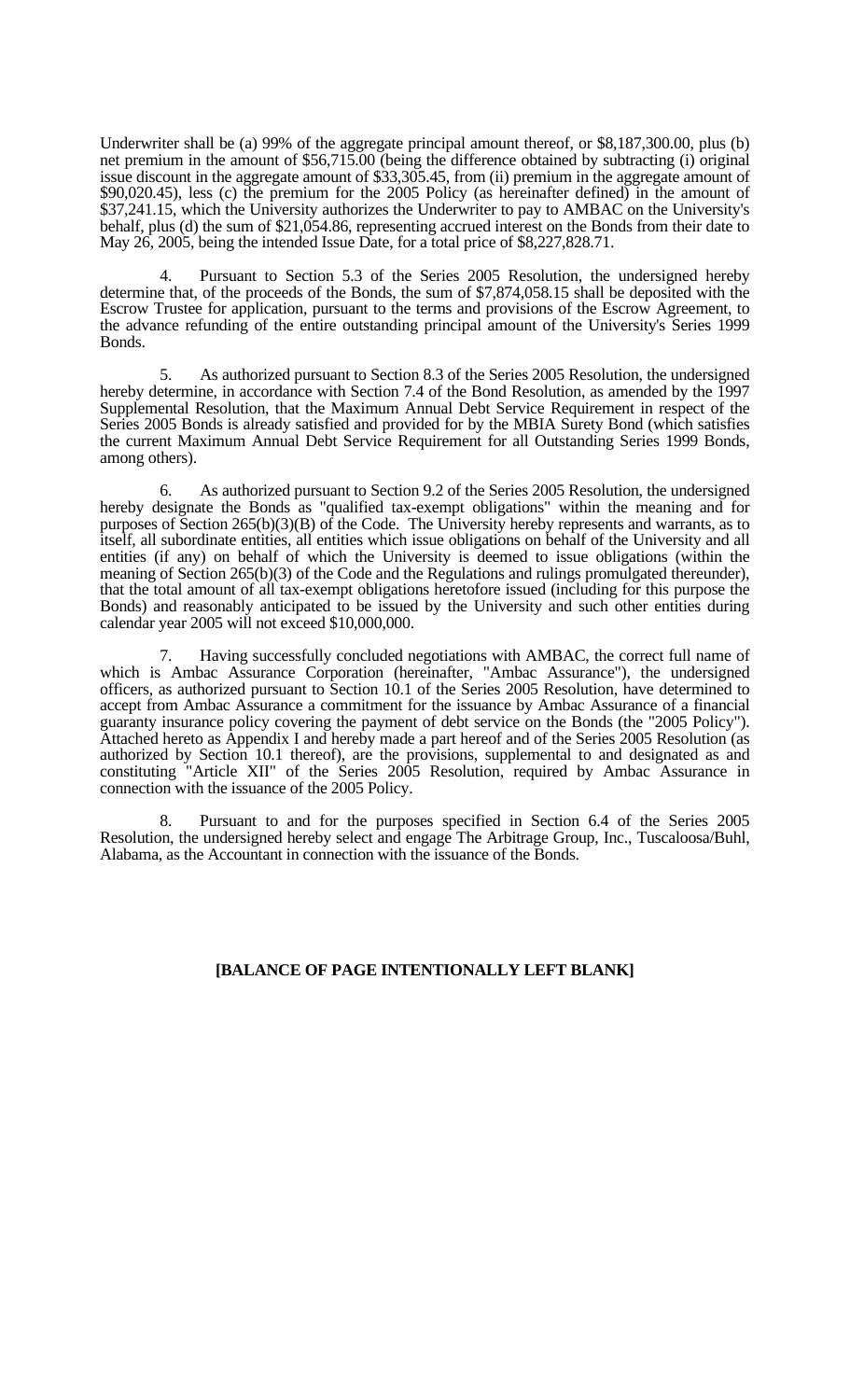IN WITNESS WHEREOF, we have hereunto set our hands and the seal of Troy State University System, this 23rd day of May, 2005.

/s/ Jack Hawkins, Jr. [S E A L] Chancellor of the University and Secretary of the Board of Trustees

/s/ James M. Bookout Treasurer and Vice Chancellor for Financial Affairs of the University

f:\\tsu\05bonds\detdoc05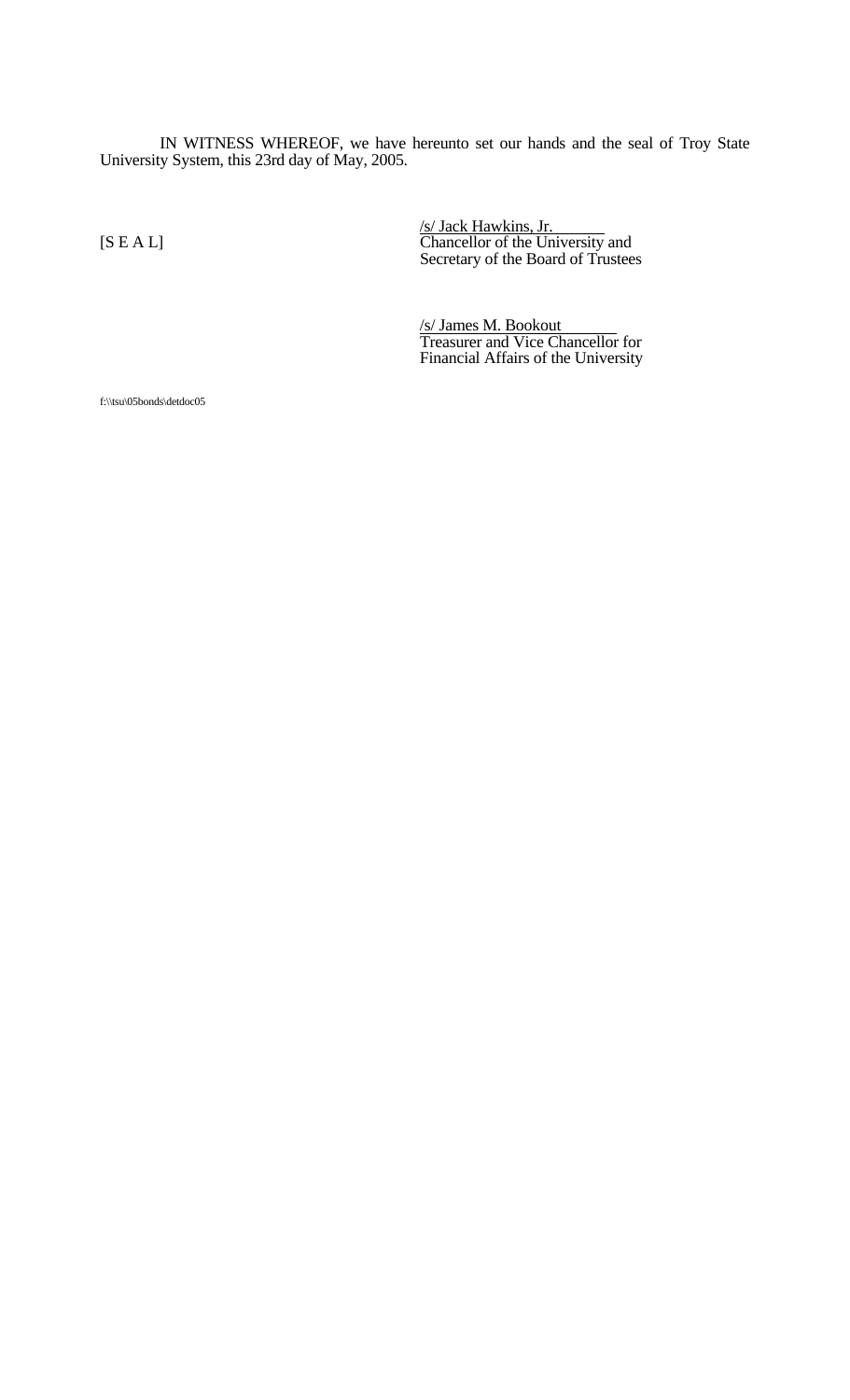**APPENDIX I**

**PROVISIONS RELATING TO THE 2005 POLICY**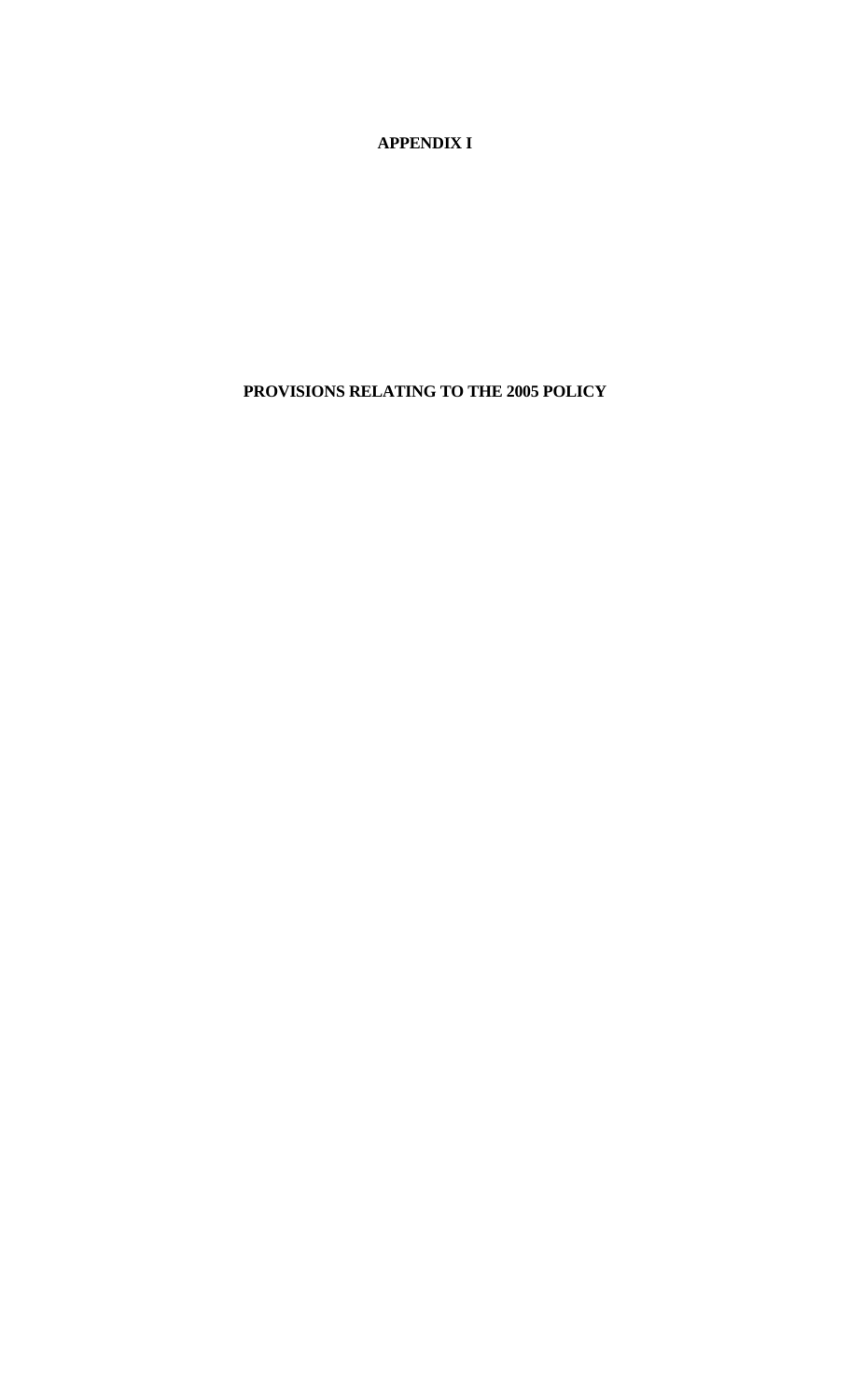### ARTICLE XII

### PROVISIONS RELATING TO THE POLICY

 The provisions of this Article XII are adopted and entered into as a condition to the issuance by Ambac Assurance of the financial guaranty insurance policy covering the payment of debt service on the Series 2005 Bonds (the "Policy"), and shall remain in effect so long as the Series 2005 Bonds remain Outstanding within the meaning of the Bond Resolution and this Resolution.

#### Section 12.1 Payment Procedure Pursuant to the Policy.

 (a) At least one (1) day prior to all payment dates on the Series 2005 Bonds, the Depository will determine whether there will be sufficient funds in the Funds to pay the principal of or interest on the Series 2005 Bonds on such payment date. If the Depository determines that there will be insufficient funds in such Funds, the Depository shall so notify Ambac Assurance. Such notice shall specify the amount of the anticipated deficiency, the Series 2005 Bonds to which such deficiency is applicable and whether such Bonds will be deficient as to principal or interest, or both. If the Depository has not so notified Ambac Assurance at least one (1) day prior to a payment date, Ambac Assurance will make payments of principal or interest due on the Series 2005 Bonds on or before the first (1st) day next following the date on which Ambac Assurance shall have received notice of nonpayment from the Depository.

 (b) The Depository shall, after giving notice to Ambac Assurance as provided in (a) above, make available to Ambac Assurance and, at Ambac Assurance's direction, to The Bank of New York, in New York, New York, as insurance trustee for Ambac Assurance or any successor insurance trustee (the "Insurance Trustee"), the registration books of the University maintained by the Depository and all records relating to the Funds maintained under the Bond Resolution.

 (c) The Depository shall provide Ambac Assurance and the Insurance Trustee with a list of registered owners of Series 2005 Bonds entitled to receive principal or interest payments from Ambac Assurance under the terms of the Policy, and shall make arrangements with the Insurance Trustee (i) to mail checks or drafts to the registered owners of Series 2005 Bonds entitled to receive full or partial interest payments from Ambac Assurance and (ii) to pay principal of Series 2005 Bonds surrendered to the Insurance Trustee by the registered owners of Series 2005 Bonds entitled to receive full or partial principal payments from Ambac Assurance.

 (d) The Depository shall, at the time it provides notice to Ambac Assurance pursuant to (a) above, notify registered owners of Series 2005 Bonds entitled to receive the payment of principal thereof or interest thereon from Ambac Assurance (i) as to the fact of such entitlement, (ii) that Ambac Assurance will remit to them all or a part of the interest payments next coming due upon proof of bondholder entitlement to interest payments and delivery to the Insurance Trustee, in form satisfactory to the Insurance Trustee, of an appropriate assignment of the registered owner's right to payment, (iii) that should they be entitled to receive full payment of principal from Ambac Assurance, they must surrender their Series 2005 Bonds (along with an appropriate instrument of assignment in form satisfactory to the Insurance Trustee to permit ownership of such Bonds to be registered in the name of Ambac Assurance) for payment to the Insurance Trustee, and not the Depository, and (iv) that should they be entitled to receive partial payment of principal from Ambac Assurance, they must surrender their Series 2005 Bonds for payment thereon first to the Depository, who shall note on such Bonds the portion of the principal paid by the Depository, and then, along with an appropriate instrument of assignment in form satisfactory to the Insurance Trustee, to the Insurance Trustee, which will then pay the unpaid portion of principal.

 (e) In the event that the Depository has notice that any payment of principal of or interest on a Series 2005 Bond which has become Due for Payment (as defined in the Policy) and which is made to a bondholder by or on behalf of the University has been deemed a preferential transfer and theretofore recovered from its registered owner pursuant to the United States Bankruptcy Code by a trustee in bankruptcy in accordance with the final, nonappealable order of a court having competent jurisdiction, the Depository shall, at the time Ambac Assurance is notified pursuant to (a) above, notify all registered owners that in the event that any registered owner's payment is so recovered, such registered owner will be entitled to payment from Ambac Assurance to the extent of such recovery if sufficient funds are not otherwise available, and the Depository shall furnish to Ambac Assurance its records evidencing the payments of principal of and interest on the Series 2005 Bonds which have been made by the Depository and subsequently recovered from registered owners and the dates on which such payments were made.

 (f) In addition to those rights granted Ambac Assurance under this Resolution, Ambac Assurance shall, to the extent it makes payment of principal of or interest on Series 2005 Bonds, become subrogated to the rights of the recipients of such payments in accordance with the terms of the Policy, and to evidence such subrogation (i) in the case of subrogation as to claims for past due interest, the Depository shall note Ambac Assurance's rights as subrogee on the registration books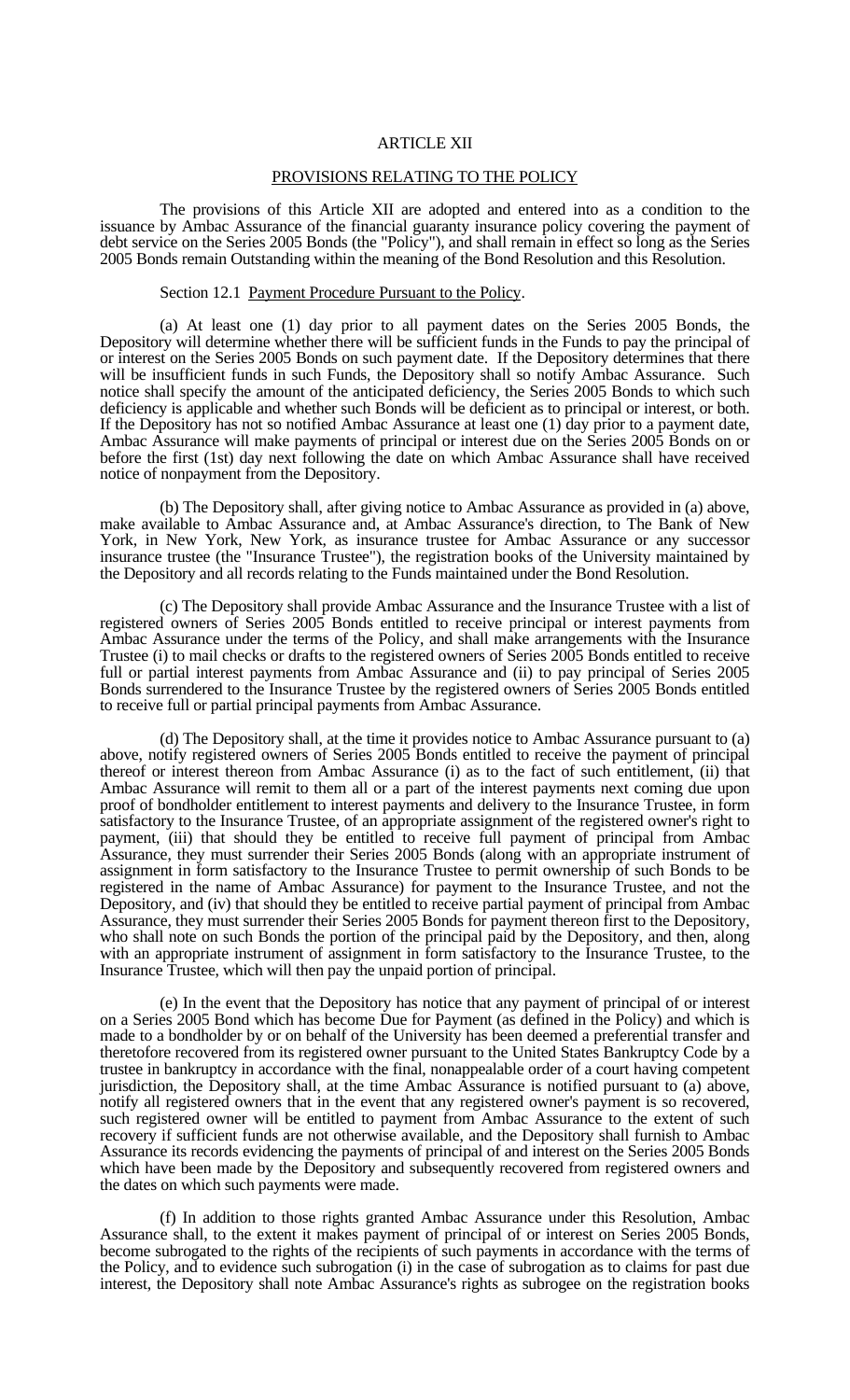of the University maintained by the Depository upon receipt from Ambac Assurance of proof of the payment of interest thereon to the registered owners of the Series 2005 Bonds, and (ii) in the case of subrogation as to claims for past due principal, the Depository shall note Ambac Assurance's rights as subrogee on the registration books of the University maintained by the Depository upon surrender of the Series 2005 Bonds by the registered owners thereof together with proof of the payment of principal thereof.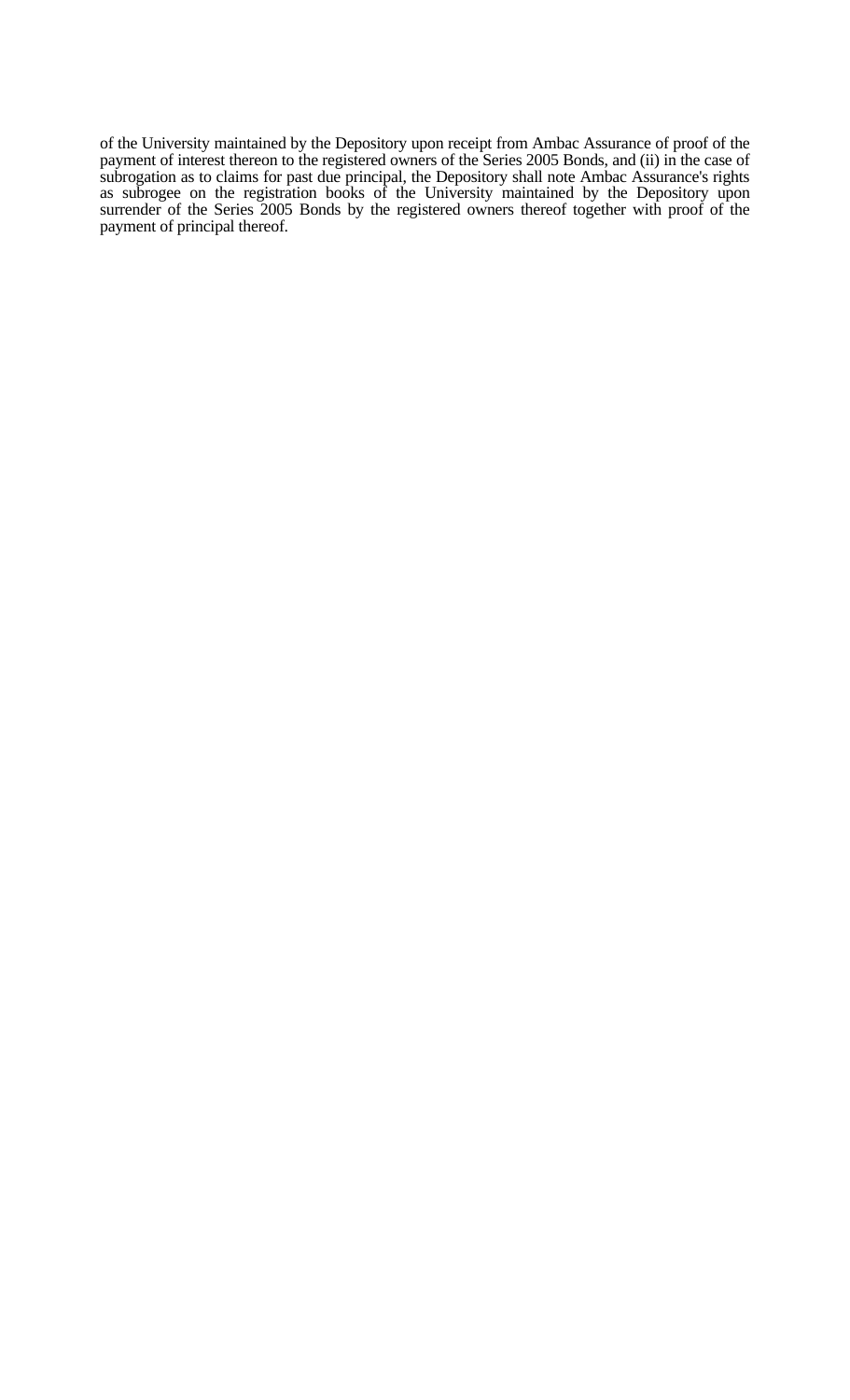### Section 12.2 Notices, Etc.

 (a) While the Policy is in effect, the University shall furnish to Ambac Assurance (to the attention of the Surveillance Department, unless otherwise indicated), upon request, the following: (i) a copy of any financial statement, audit and/or annual report of the University; (ii) a copy of any notice to be given to the registered owners of the Series 2005 Bonds, including without limitation notice of any redemption of or defeasance of Series 2005 Bonds, and any certificate rendered pursuant to the Bond Resolution or this Resolution relating to the security for the Series 2005 Bonds; and (iii) such additional information as it may reasonably request.

 (b) The Depository shall notify Ambac Assurance of any failure of the University to provide relevant notices, certificates, etc.

 (c) The University will permit Ambac Assurance to discuss the affairs, finances and accounts of the University or any information Ambac Assurance may reasonably request regarding the security for the Series 2005 Bonds with appropriate officers of the University. The Depository and the University, as applicable, will permit Ambac Assurance to have access to the Improvements and to have access to and make copies of all books and records relating to the Series 2005 Bonds at any reasonable time.

 (d) Notwithstanding any other provision of this Resolution, the Depository shall immediately notify Ambac Assurance if at any time there are insufficient moneys to make any payments of principal and/or interest as required and immediately upon the occurrence of any default hereunder or under the Bond Resolution.

 (e) Ambac Assurance shall be included as a party to be notified with respect to the University's Continuing Disclosure Agreement set forth in Article VII hereof.

 (f) Ambac Assurance shall receive prior written notice of any resignation on the part of the Depository.

 (g) Upon receipt of any notice pursuant to (d) above, Ambac Assurance shall have the right to direct an accounting by and at the expense of the University, and the University's failure to comply with such direction within thirty (30) days after receipt of written notice of the direction from Ambac Assurance shall be deemed a default under this Resolution; provided, however, that if the accounting cannot be completed within such period, then such period will be extended so long as the accounting is begun within such period and diligently pursued, but only if such extension would not materially adversely affect the interests of any registered owner of the Series 2005 Bonds.

 (h) All notices required to be given to Ambac Assurance under this Resolution shall be in writing and shall be sent by first-class mail, postage prepaid, addressed to Ambac Assurance Corporation, One State Street Plaza, New York, New York 10004, to the attention of the Surveillance Department, unless otherwise indicated.

### Section 12.3 Consents; Remedies.

 (a) Any provision of this Resolution expressly recognizing or granting rights in or to Ambac Assurance may not be amended in any manner which affects the rights of Ambac Assurance hereunder without the prior written consent of Ambac Assurance.

 (b) Unless otherwise provided in this Section 12.3, Ambac Assurance's consent shall be required, in addition to the consent of the holders of Bonds, when required, for the following purposes: (i) execution and delivery of any Supplemental Resolution or any amendment, supplement or change to or modification of this Resolution; (ii) removal of the Depository and selection and appointment of any successor to the Depository; and (iii) initiation or approval of any action not described in clauses (i) or (ii) hereof which would require consent of the holders of Bonds.

 (c) Any reorganization or liquidation plan with respect to the University must be acceptable to Ambac Assurance. In the event of any reorganization or liquidation, Ambac Assurance shall have the right to vote on behalf of all holders who hold Ambac Assurance-insured Series 2005 Bonds absent a default by Ambac Assurance under the Policy.

 (d) Anything in this Resolution to the contrary notwithstanding, upon the occurrence and continuance of a default, Ambac Assurance shall be entitled to control and direct the enforcement of all rights and remedies granted to the holders of Series 2005 Bonds or the Depository for the benefit of such holders under the Bond Resolution.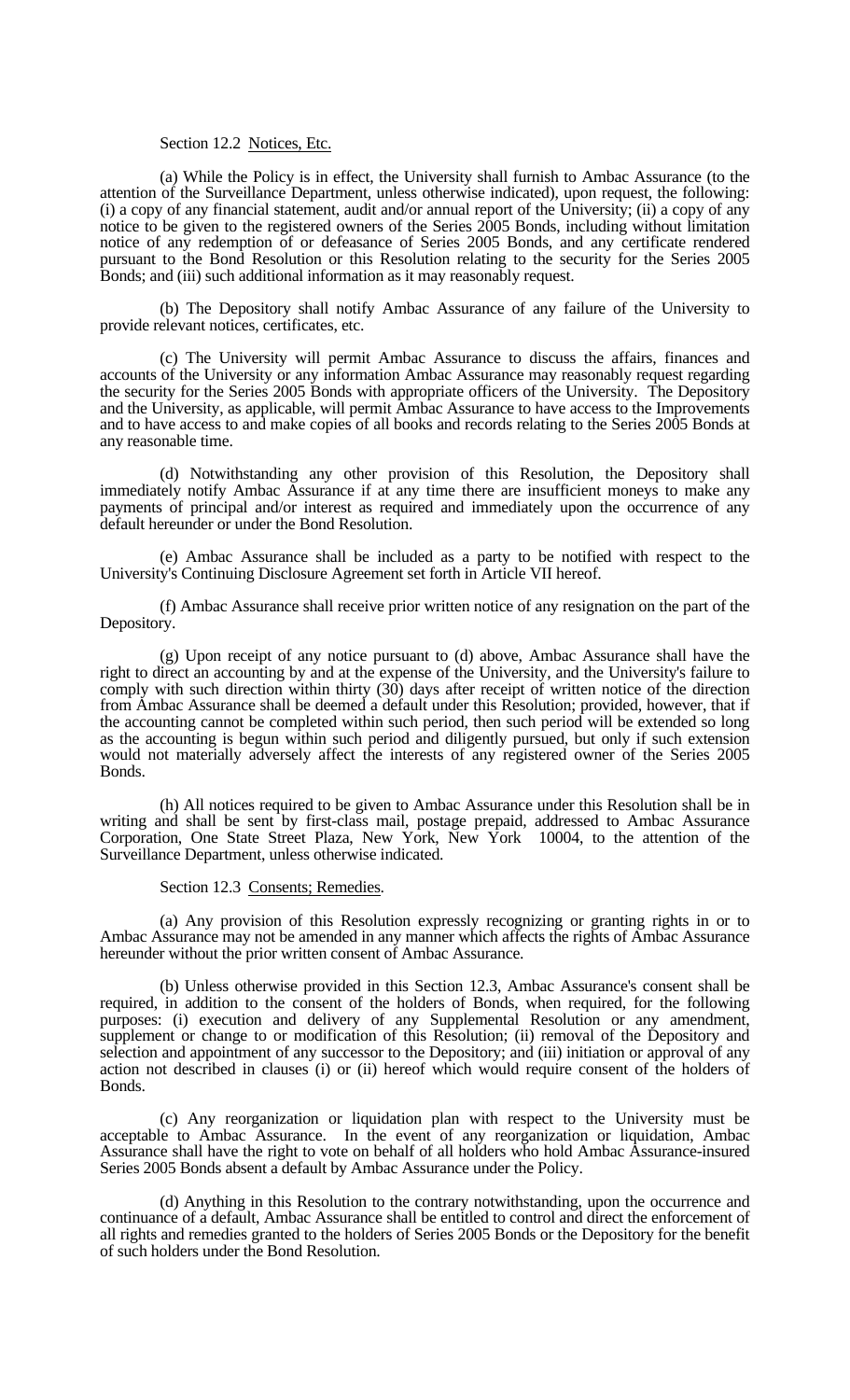(e) Ambac Assurance reserves the right to charge the University a fee for any consent or amendment to the Bond Resolution or this Resolution while the Policy is outstanding.

### Section 12.4 Miscellaneous.

 (a) To the extent that this Resolution confers upon or gives or grants to Ambac Assurance any right, remedy or claim under or by reason of this Resolution, Ambac Assurance is hereby explicitly recognized as being a third-party beneficiary hereunder and may enforce any such right, remedy or claim conferred, given or granted hereunder.

 (b) Nothing in this Resolution expressed or implied is intended or shall be construed to confer upon, or to give or grant to, any person or entity, other than the University, the Depository, Ambac Assurance and the registered owners of the Series 2005 Bonds, any right, remedy or claim under or by reason of this Resolution or any covenant, condition or stipulation hereof, and all covenants, stipulations, promises and agreements in this Resolution contained by and on behalf of the University shall be for the sole and exclusive benefit of the University, the Depository, Ambac Assurance and the registered owners of the Series 2005 Bonds.

 (c) Notwithstanding any other provision of this Resolution, in determining whether the rights of the holders of the Series 2005 Bonds will be adversely affected by any action taken pursuant to the terms and provisions of the Bond Resolution or this Resolution, the Depository shall consider the effect on such holders as if there were no Policy.

 (d) Notwithstanding anything herein to the contrary, in the event that the principal and/or interest on the Series 2005 Bonds shall be paid by Ambac Assurance pursuant to the Policy, the Series 2005 Bonds shall remain Outstanding for all purposes, not be defeased or otherwise satisfied and not considered paid by the University, and the assignment and pledge of the General Student Fees and the Funds and all covenants, agreements and other obligations of the University to the registered owners of the Series 2005 Bonds shall continue to exist and shall run to the benefit of Ambac Assurance, and Ambac Assurance shall be subrogated to the rights of such registered owners.

 (e) No removal, resignation or termination of the Depository shall take effect until a successor, acceptable to Ambac, shall have been appointed in accordance with the provisions of the Bond Resolution. In addition to the requirements set forth in the Bond Resolution, any successor Depository shall be a trust company or bank in good standing located in or incorporated under the laws of the State of Alabama, duly authorized to exercise trust powers and subject to examination by federal or state authority, having a reported capital and surplus of not less than \$75,000,000 and acceptable to Ambac Assurance.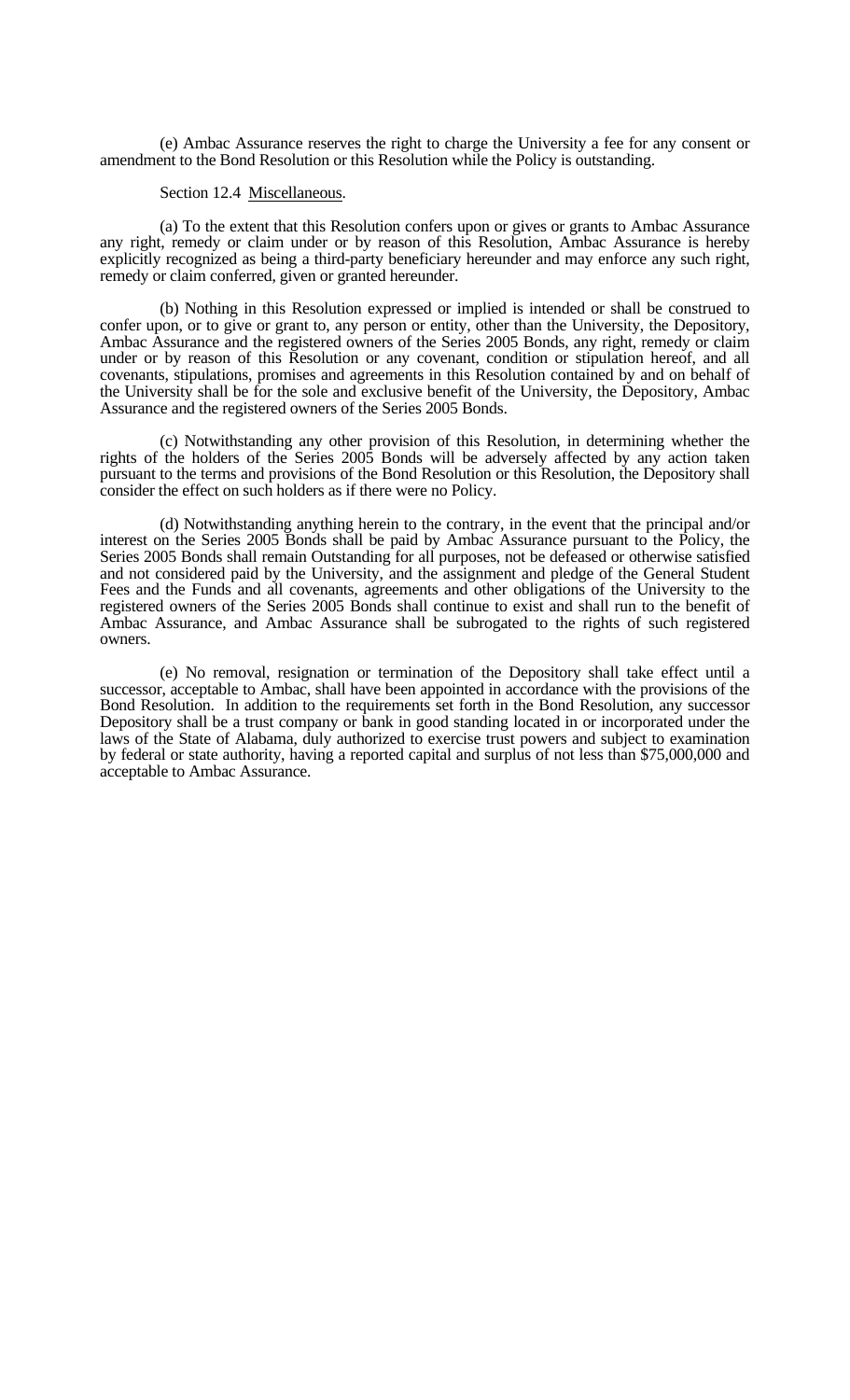**ANNEX B** 

### **AMENDED SECTION 9.3 OF THE BOND RESOLUTION**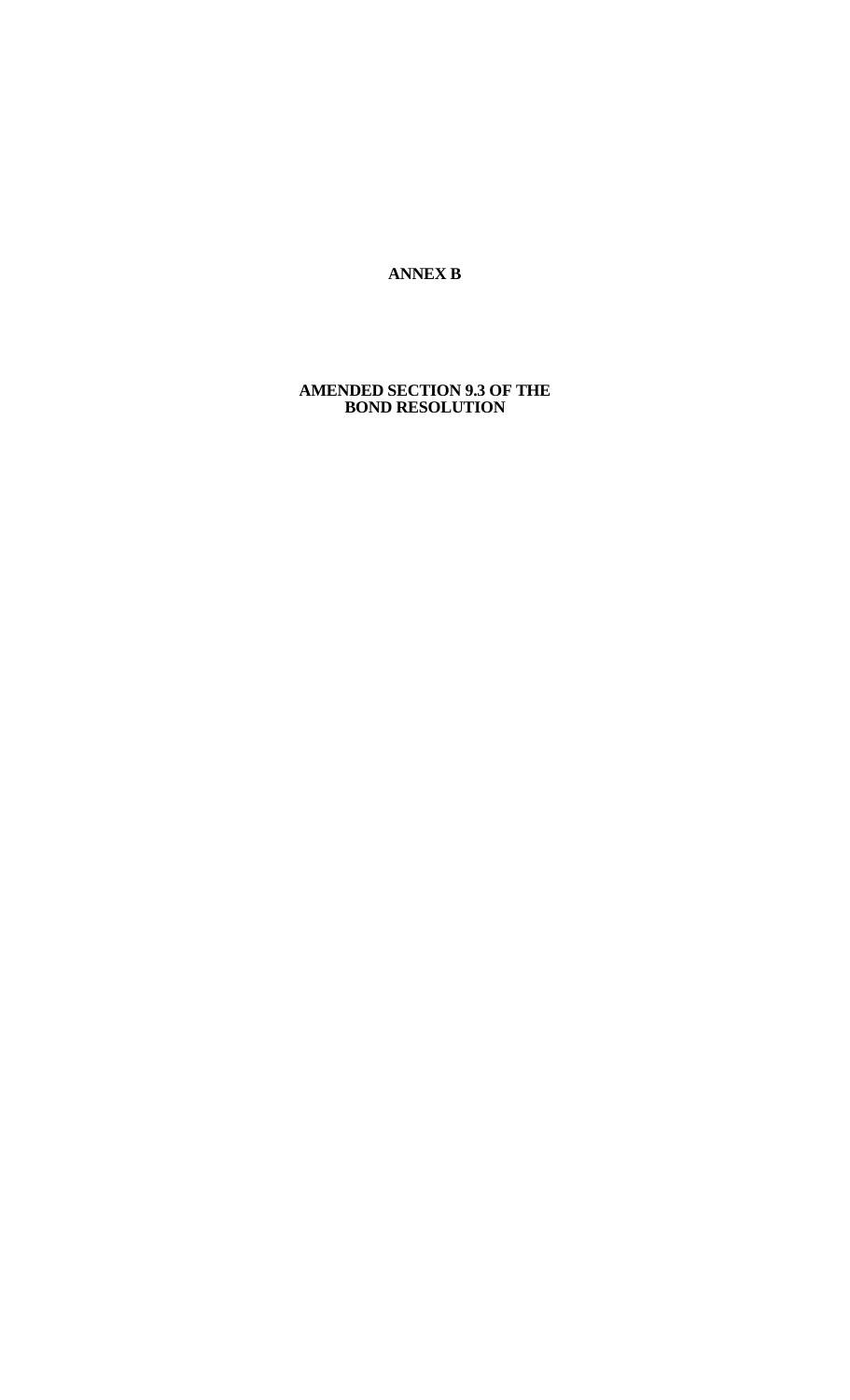Section 9.3 Accounts and Audits. The University shall keep proper books of records and accounts in which complete and correct entries shall be made with respect to, among other things, the collection of the General Student Fees and any other pledged fees and Pledged Net Revenues, which books and accounts, at reasonable hours and subject to the reasonable rules and regulations of the University, shall be subject to the inspection of the Depository, or of any Bondholder or his representative duly authorized in writing. The University shall cause such books and accounts to be audited as of the close of each fiscal year and a written report thereof made within one (1) year after the end of each fiscal year, either by a certified public accountant or by the Department of Examiners of Public Accounts of the State (or any successor agency of the State performing a similar function). Within thirty (30) days after the receipt of the report of such audit by the University, a copy of such report, together with the list of insurance policies and the certificate referred to in the last paragraph of Section 9.4, shall be furnished to the Depository. The Depository shall have no responsibility with respect to any such report except to receive and hold the same for inspection by any Bondholder.

## • **Resolution No. 4—Refinancing of 1997 Bond Issue (Joint bond issue between the City and the University)**

Mr. Harrison stated that Resolution No. 4 deals with refinancing the 1997 bond issue, which is between the City of Troy and the University. Following his comments, Mr. Harrison made a motion, on behalf of the Finance Committee, to approve Resolution No. 4. Seconded by Mr. Drinkard, Resolution No. 4 was adopted.

# **CERTIFIED COPY OF RESOLUTION OF**

# **THE BOARD OF TRUSTEES OF TROY UNIVERSITY**

I, Jack Hawkins, Jr., Ph.D., Secretary of THE BOARD OF TRUSTEES OF TROY UNIVERSITY, hereby certify that the aforesaid Board of Trustees unanimously approved the following resolution on September 10, 2005, at its regularly scheduled meeting and that the resolution was unanimously approved, has not been amended or revoked and is in full force and effect:

\* \* \*

A Resolution authorizing the issuance, sale, and delivery of up to \$5,000,000 principal amount of Troy University Special Limited Obligation Refunding Revenue Bonds, Series 2005 (the "Series 2005 Bonds"), for the purpose of (a) refunding Troy University Special Limited Obligation Revenue Bonds, Series 1997 (the "Series 1997 Bonds") and (b) acquiring and constructing improvements (the "Improvements") to Pace-Riddle Field at Troy University, Troy, Alabama, (the "University"); providing for a pledge of revenues to the bonds to be issued as aforesaid as well as bonds hereafter authorized, and making provisions incident thereto.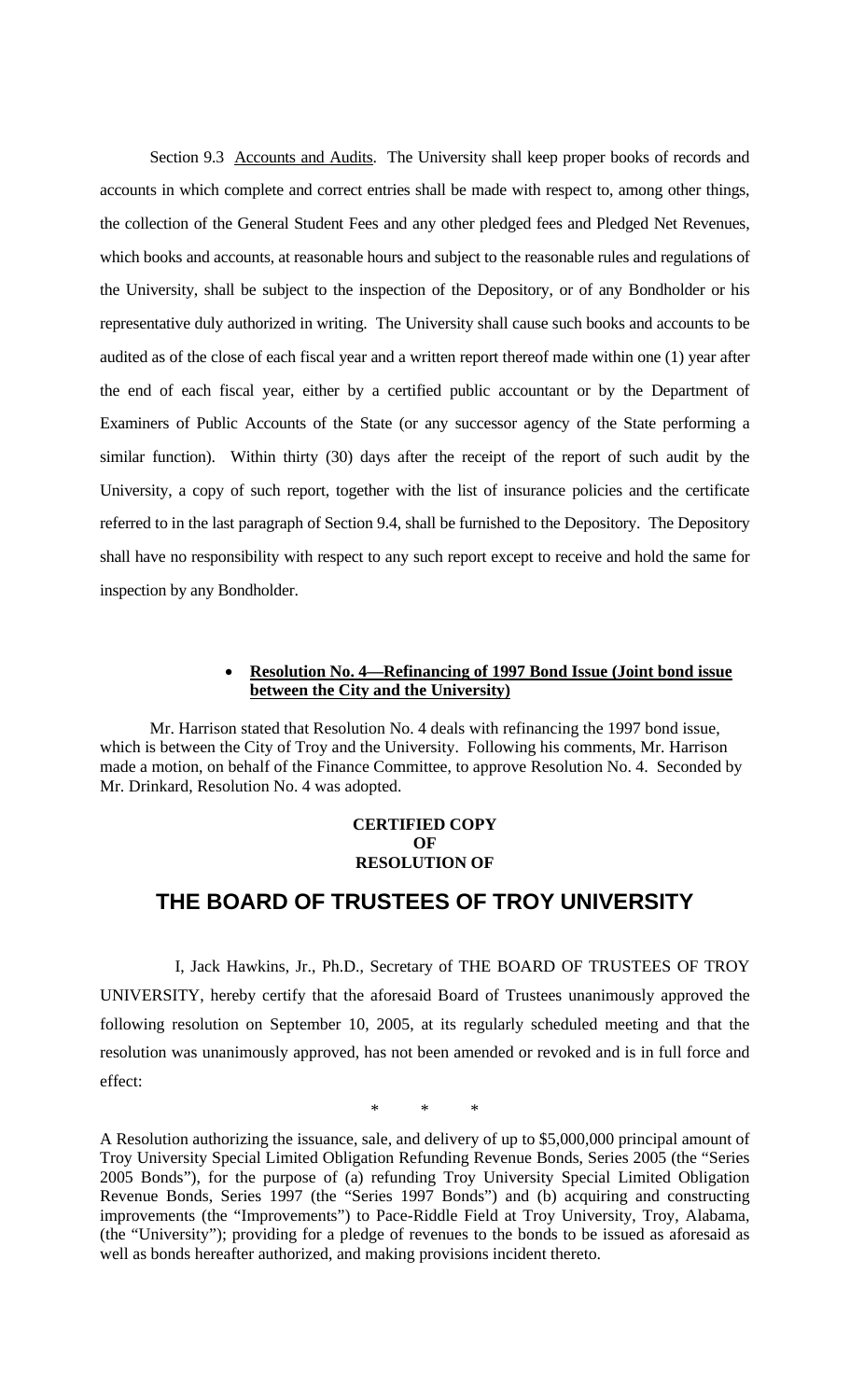# **RESOLUTION NO. 4**

NOW, THEREFORE, BE IT RESOLVED by the Board of Trustees of Troy University (the "Board"), as follows:

Section 1. Findings and Determinations. The Board has ascertained and found and does hereby declare as follows:

 (a) The Board hereby finds and determines that it is necessary and advisable for the University to refund its Special Limited Obligation Revenue Bonds, Series 1997 (the "Series 1997 Bonds") dated June 1, 1997 and currently outstanding in the principal amount of \$3,785,000.

(b) The Board hereby finds and determines that it is necessary and advisable for the University to issue its Special Limited Obligation Refunding Revenue Bonds, Series 2005 (the "Series 2005 Bonds"), in the aggregate principal amount of up to \$5,000,000, in order to effect the refunding of the Series 1997 Bonds and to finance a portion of the costs of certain improvements to Pace-Riddle Field (the "Improvements").

(c) The expenses anticipated to be incurred by the University in connection with the sale and issuance of the Series 2005 Bonds hereinafter referred to are estimated to aggregate approximately \$185,000, which amount shall include the cost of bond insurance, ratings, underwriting, legal fees, discounts and other costs, the entire amount of which is anticipated to be paid from proceeds of the sale of the Series 2005 Bonds.

**Section 2. Authorization and Description of the Series 2005 Bonds.** Pursuant to the applicable provisions of the Constitution and laws of the State of Alabama, including particularly Section 16-3-28 of the Code of Alabama of 1975, as amended, and for the purposes of (a) refunding the Series 1997 Bonds, (b) financing a portion of the costs of construction of the Improvements and (c) paying the costs of issuing the Series 2005 Bonds, there are hereby authorized to be issued by the University not to exceed \$5,000,000 in aggregate principal amount of Special Limited Obligation Refunding Revenue Bonds, Series 2005 (the "Series 2005 Bonds"). The precise principal amount of the Series 2005 Bonds to be issued are hereby entrusted by this Board to be determined, either by further resolution hereafter adopted by this Board or by appropriate certification of the Chancellor of the University or both (either or both, collectively or singularly, the "Determination Document") to be adopted or executed and delivered at or about the time of confirmation of the precise terms and conditions of the sale of the Series 2005 Bonds to Blount Parrish & Company, Inc., Montgomery, Alabama (the "Underwriter"). The Series 2005 Bonds shall be dated September 1, 2005, shall be issuable in fully registered form in the denominations of \$5,000 and any integral multiple thereof, shall be transferable or exchangeable as provided in the Indenture hereinafter mentioned, shall be numbered consecutively from R-1 upwards, and shall mature on September 1 in the years 2006 through 2027, both inclusive. The respective principal amounts of the Series 2005 Bonds maturing in those years are hereby entrusted by this Board to be determined in the Determination Document.

The Series 2005 Bonds shall bear interest from the most recent date to which interest shall have been paid or provided for or, if no interest shall have been paid or provided for, from their Dated date until their respective maturities at such per annum rate or rates, not exceeding 5%, as this Board hereby entrusts to be determined in the Determination Document. Such interest shall be payable semiannually on March 1 and September 1 in each year, commencing March 1, 2006.

The principal of and premium, if any, and interest on the Series 2005 Bonds shall be payable in lawful money of the United States of America without deduction for the services of Troy Bank & Trust Company, Inc., Troy, Alabama, the Trustee for the Series 2005 Bonds hereinafter designated (the "Trustee"), as paying agent. Such principal of, premium, if any, and interest (but only at maturity or redemption) on a Series 2005 Bond shall be paid only upon presentation and surrender thereof at the corporate trust office in Troy, Alabama of the Trustee as paying agent. Interest payable on a Series 2005 Bond on each other interest payment date shall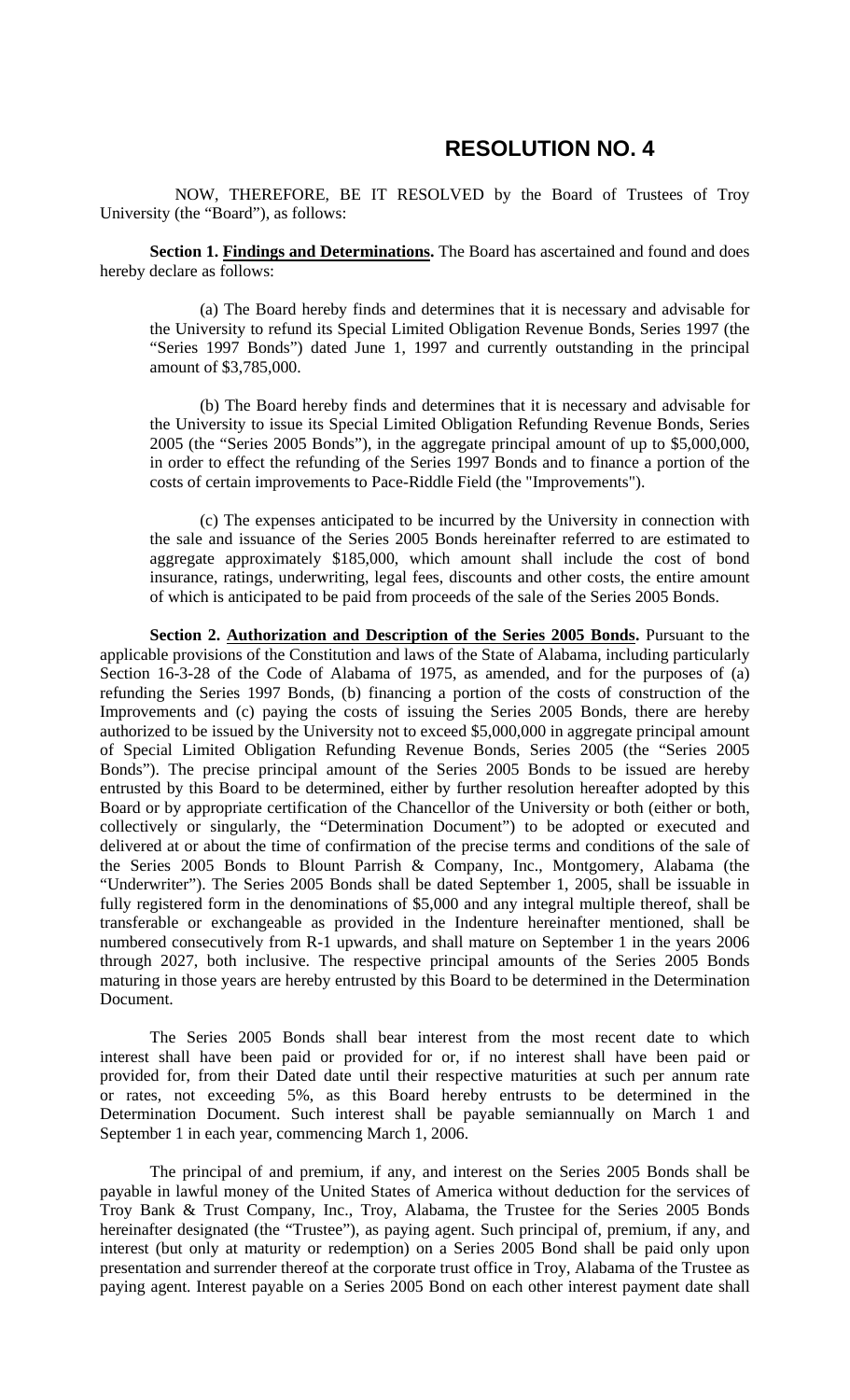be paid by check or draft mailed by the Trustee to the person in whose name that Series 2005 Bond was registered on the registration books of the University (the "Register"), maintained on behalf of the University by the Trustee, as of the close of business on the 15th day next preceding that interest payment date, at the address appearing therein.

The Series 2005 Bonds shall at all times be in fully registered form; provided that the University shall permit the exchange of fully registered Series 2005 Bonds, at the option and expense of the registered owners thereof for bonds in coupon form of the same series payable to bearer, in an aggregate principal amount not exceeding the unmatured and unredeemed principal amount of the Series 2005 Bonds being replaced, bearing interest at the same rate or rates and maturing on the same date or dates, with coupons attached representing all unpaid interest due or to become due thereon, but only if, in the opinion of Vines & Waldrep, L.L.C., Montgomery, Alabama ("Bond Counsel"), or other nationally recognized bond counsel selected by Board ("Bond Counsel"), that exchange would not result in the interest on any of the Series 2005 Bonds outstanding becoming subject to inclusion in the gross income of an owner thereof for federal income tax purposes.

The Series 2005 Bonds shall otherwise be in substantially the forms thereof set forth in the Indenture hereinafter mentioned.

**Section 3. Execution of Series 2005 Bonds.** The Series 2005 Bonds shall be executed on behalf of the University with facsimiles of the signatures of its Chancellor and of its Treasurer. A facsimile of the corporate seal of the University shall be imprinted on each of the Series 2005 Bonds, and the signature of the Treasurer of the University on the Series 2005 Bonds shall constitute attestation thereof. The Series 2005 Bonds shall be registered by the University Treasurer in the records maintained by him as claims against the University, which registration shall be made simultaneously with respect to all the Series 2005 Bonds. Said officers are hereby directed so to execute, attest and register the Series 2005 Bonds and to cause a facsimile of said seal to be imprinted on the Series 2005 Bonds.

No Series 2005 Bond shall be valid or obligatory for any purpose or shall be entitled to any security or benefit under this resolution or the Indenture hereinafter mentioned unless and until the Authentication Certificate printed on each Series 2005 Bond shall have been signed by the Trustee. Such signature by the Trustee shall be conclusive evidence that the Series 2005 Bond has been duty issued, executed and delivered under this resolution and the Indenture and is entitled to the security and benefit of this resolution and the Indenture. The Authentication Certificate may be signed by any authorized officer or employee of the Trustee or by any other person acting as an agent of the Trustee. The same person need not sign the Authentication Certificate on all of the Series 2005 Bonds.

**Section 4. Security for the Series 2005 Bonds.** The indebtedness evidenced and ordered paid by the Series 2005 Bonds is and shall be a special limited obligation of the University, the principal of and premium, if any, and interest on which are payable solely out of the revenues derived by the University from payments received from the City of Troy (the "City") under that certain Funding Agreement dated as of June 1, 1997 (the "Original Funding Agreement"), as amended and supplemented by that certain Supplemental Funding Agreement dated as of September 1, 2005 (the "Supplemental Funding Agreement"). The Original Funding Agreement and the Supplemental Funding Agreement are referred to collectively herein as the "Funding Agreement." The Supplemental Funding Agreement, a draft copy of which is attached to the minutes of the meeting of the Board at which this resolution is adopted provides for an extension of the term of the Original Funding Agreement by two fiscal years of the City, and increases the annual Funding Agreement obligation of the City to an amount not exceeding \$325,000.

The Series 2005 Bonds will be secured, pursuant to the terms of a Trust Indenture dated as of September 1, 2005 (the "Indenture") to be entered into between the University and the Trustee, by a pledge of the aforesaid revenues, pro rata on a parity with any additional parity obligations that may thereafter be issued by the University in accordance with the requirements of the Indenture. The full faith and credit of the University are not pledged for payment of the principal of or premium, if any, or interest on the Series 2005 Bonds, and the obligation of the University to make such payments does not constitute a general obligation of the University.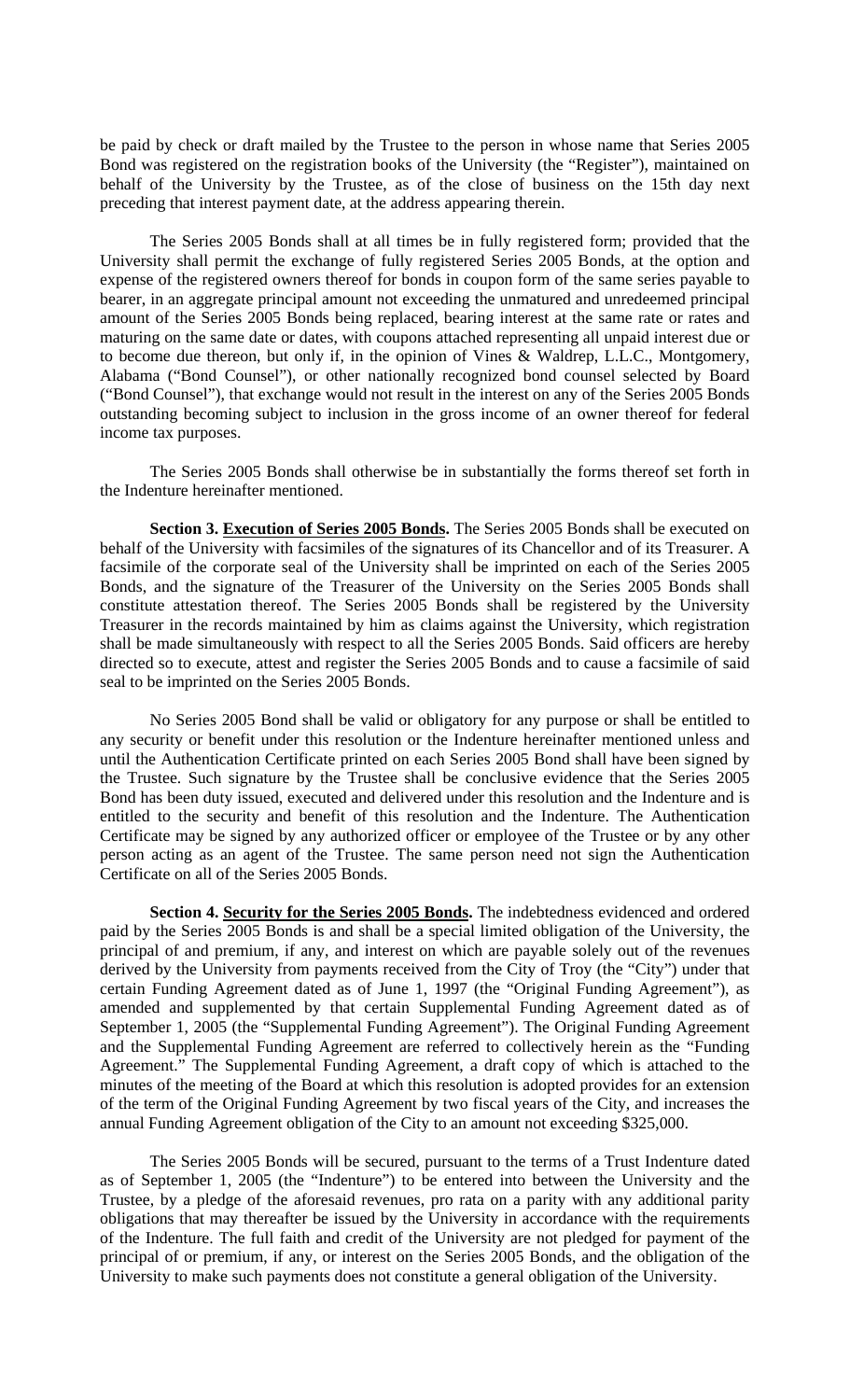**Section 5. Severability.** The provisions of this resolution are hereby declared to be severable. In the event any court of competent jurisdiction should hold any provision hereof to be invalid or unenforceable, such holding shall not invalidate or render unenforceable any other provisions of this resolution.

**Section 6. Sale of the Series 2005 Bonds.** The Series 2005 Bonds are hereby awarded and sold to the Underwriter at a purchase price equal to (a) such percentage of the aggregate principal amount thereof as is hereby entrusted by this Board to be determined in the Determination Document, plus (b) interest accrued on said aggregate principal amount of the Series 2005 Bonds from their dated date to but not including the date of their delivery and payment. The Treasurer is authorized and directed to make the necessary arrangements with the Underwriter to establish the date, location, procedure and conditions for the delivery of the Series 2005 Bonds to the Underwriter or its order, and to take all steps necessary to effect due execution, authentication and delivery of the Series 2005 Bonds under the terms of this resolution and the Indenture. The Chancellor is hereby authorized to execute and deliver a Purchase Contract with the Underwriter setting forth the specific terms and conditions of the sale and delivery of the Series 2005 Bonds to the Underwriter.

**Section 7. Authorization of Official Statement.** This Board hereby ratifies and approves the initial preparation by appropriate officials of the University, in consultation with Bond Counsel, the Underwriter and other professional advisers to the University, of a draft Preliminary Official Statement of the University relative to the issuance and sale of the Series 2005 Bonds, which draft is now on file with the Treasurer in the records of the University. Such officials and advisers are hereby authorized to continue work on and complete the Preliminary Official Statement, such that the Preliminary Official Statement may, in the Determination Document, be "deemed final" for purposes and within the meaning of Rule 15c2-12(b)(1) of the Securities and Exchange Commission ("SEC"). The distribution and use of such "final" form of the Preliminary Official Statement by the Underwriter in the offering and sale of the Series 2005 Bonds are hereby authorized and approved.

This Board hereby authorizes and directs such officials of the University, in consultation with such professional advisers and such other parties as may be necessary or desirable, to prepare a final form of Official Statement (the "Official Statement"), to be dated the date of the Determination Document, by making such additions to, modifications of and deletions from the Preliminary Official Statement (including, without limitation, in respect of pricing and redemption information relative to the Series 2005 Bonds) as shall be appropriate.

The Chancellor of the University is hereby authorized to execute and deliver, for and in the name and behalf of the University, the Official Statement with respect to the Series 2005 Bonds, to be in substantially the form of the so-called "final" Preliminary Official Statement to be approved in the Determination Document, with such changes and amendments thereto as are not inconsistent with this resolution and not substantially adverse to the University and as are approved by the Chancellor on behalf of the University, all of which shall be conclusively

evidenced by the Chancellor's execution and delivery thereof. The Official Statement is hereby approved, and the use thereof in the offering and sale of the Series 2005 Bonds is hereby authorized.

**Section 8. Designation of Trustee; Form of Indenture.** Troy Bank & Trust Company, Inc., Troy, Alabama, is appointed to act as the trustee, registrar, transfer agent and paying agent (collectively, the "Trustee") for the Series 2005 Bonds. This Board hereby authorizes Bond Counsel, in consultation with the Underwriter, the Trustee and relevant officials of the University, to prepare the form of Indenture to be entered into in connection with the issuance of the Series 2005 Bonds and the other transactions contemplated hereby. The form of such document is hereby entrusted by this Board to be approved in the Determination Document. The Chancellor and Treasurer are hereby authorized and directed, in the name and on behalf of the University, to execute, attest, seal and deliver, as appropriate, the Indenture in the form thereof so approved, together with any changes or amendments thereto that are not inconsistent with this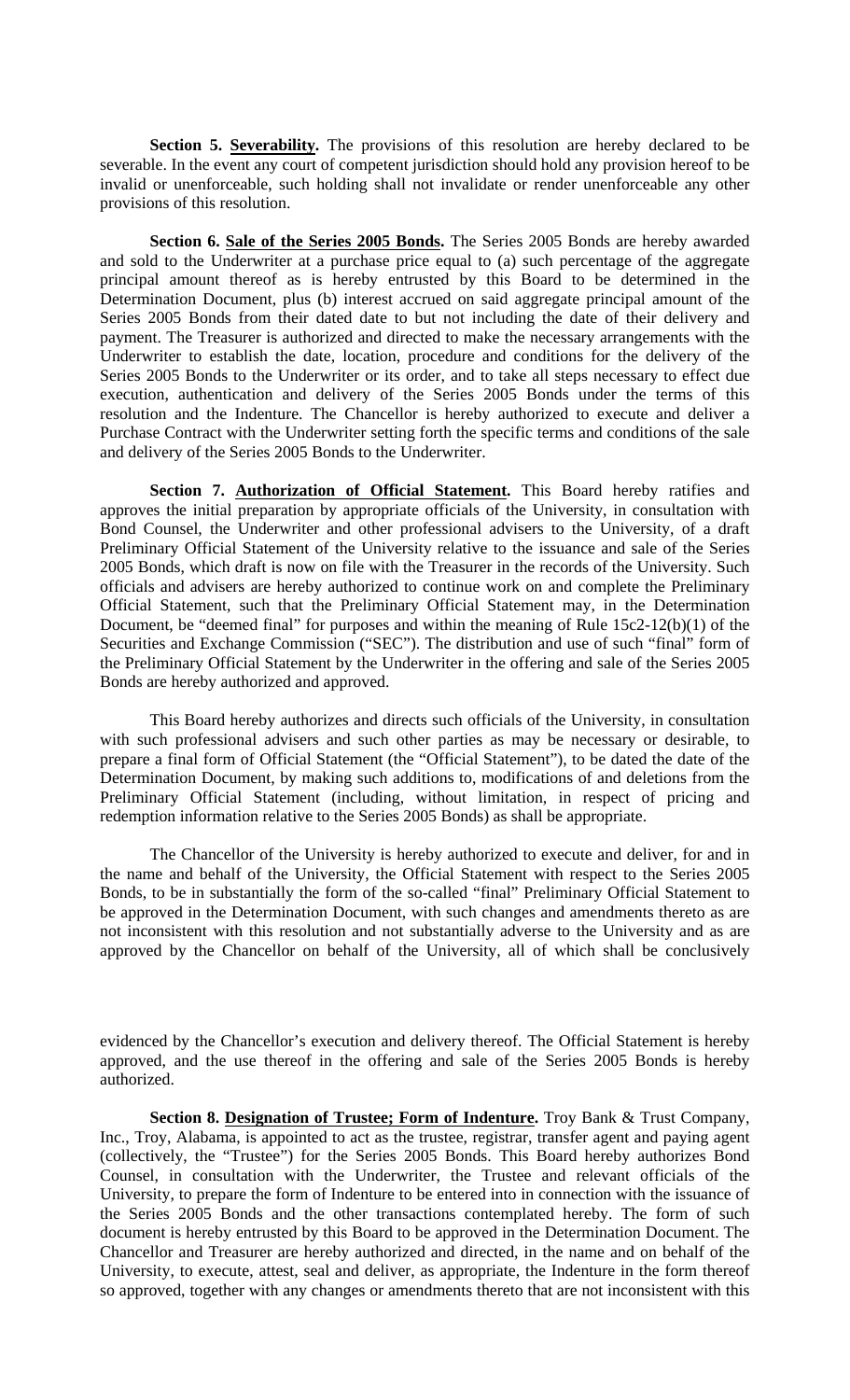resolution and not substantially adverse to the University and that are approved by the Chancellor on behalf of the University, all of which shall be conclusively evidenced by the signing of the Indenture or amendments thereto. The University shall provide for the payment of the services rendered and for reimbursement of expenses incurred pursuant to the Indenture from funds lawfully available and appropriated or to be appropriated for that purpose.

**Section 9. Call for Redemption of Series 1997 Bonds; Approval of Escrow Agreement.** Pursuant to the applicable provisions of the Indenture pursuant to which the Series 1997 Bonds were issued, the Board hereby calls for redemption prior to their respective maturities all of the University's Series 1997 Bonds, maturing in 2008 and thereafter to be redeemed on June 1, 2007, together with applicable premium thereon of 103%.

The Board hereby states and declares that the University is not in default in payment of the principal or of interest on any of the Series 1997 Bonds currently outstanding. The Board shall, simultaneously with the issuance of the Series 2005 Bonds, enter into an Escrow Trust Agreement dated as of September 1, 2005 (the "Escrow Agreement") with Troy Bank & Trust Company, Inc., Troy, Alabama, as Escrow Trustee (the "Escrow Trustee"). Among other things, the Escrow Agreement will require that the Escrow Trustee shall, on behalf of the University, cause to be mailed by first class mail a Notice of Redemption to the owners of the Series 1997 Bonds being so called at their addresses appearing in the Bond Register with respect to the Series 1997 Bonds, such mailing to be made not less than 30 days prior to said redemption date. The Notice of Redemption shall be in a form acceptable to the Escrow Trustee and provide, among other things that all Series 1997 Bonds having stated maturities in 2008 and thereafter have been called for redemption on June 1, 2007, at a redemption price equal to 103% of the par or face value thereof plus accrued interest thereon to said date of redemption and that all interest thereon will cease to accrue after said redemption date. The Chancellor is hereby authorized and directed to execute the Escrow Agreement for and on behalf of the University.

## **Section 10. Representations and Covenants Concerning Federal Tax-Exempt Status of Series 2005 Bonds.**

(a) The University warrants that the interest on the Series 2005 Bonds is and will continue to be excludable from the gross income of the owners thereof for federal income tax purposes. The University will continually comply with all requirements imposed by the Code as conditions to the exclusion from gross income for federal income tax purposes of the interest on the Series 2005 Bonds.

(b) The University will not apply or permit the proceeds of the Series 2005 Bonds to be applied in a manner that would cause any of them to be deemed "private activity bonds" within the meaning of Section 141 of the Code. There are and will be no leases from the University to any person or any other arrangement, express or implied, that would result, in the aggregate, in (i) the use of more than five percent (5%) of the Project or of the proceeds of the Series 2005 Bonds for any "private business use" within the meaning of Section 141(b) of the Code; or (ii) the payment of debt service on more than 5% of the proceeds of the Series 2005 Bonds being directly or indirectly (A) secured by any interest in property used or to be used for any such "private business use" or in payments in respect of such property or (B) derived from payments (whether or not to the University) in respect of property or borrowed money used or to be used for any such "private business use."

(c) The University will not use (directly or indirectly) any of the proceeds of the Series 2005 Bonds to make or finance loans to persons other than governmental units, as provided in Section 141(c) of the Code.

(d) Except to the extent permitted under Section 149(b)(3) of the Code, (i) payment of principal of or interest on the Series 2005 Bonds is not directly, indirectly or otherwise guaranteed (in whole or in part) by the United States (or any agency or instrumentality thereof), and (ii) none of the proceeds of the Series 2005 Bonds will be used to make loans the payment of principal or interest with respect to which is to be guaranteed (in whole or in part) by the United States (or any agency or instrumentality thereof).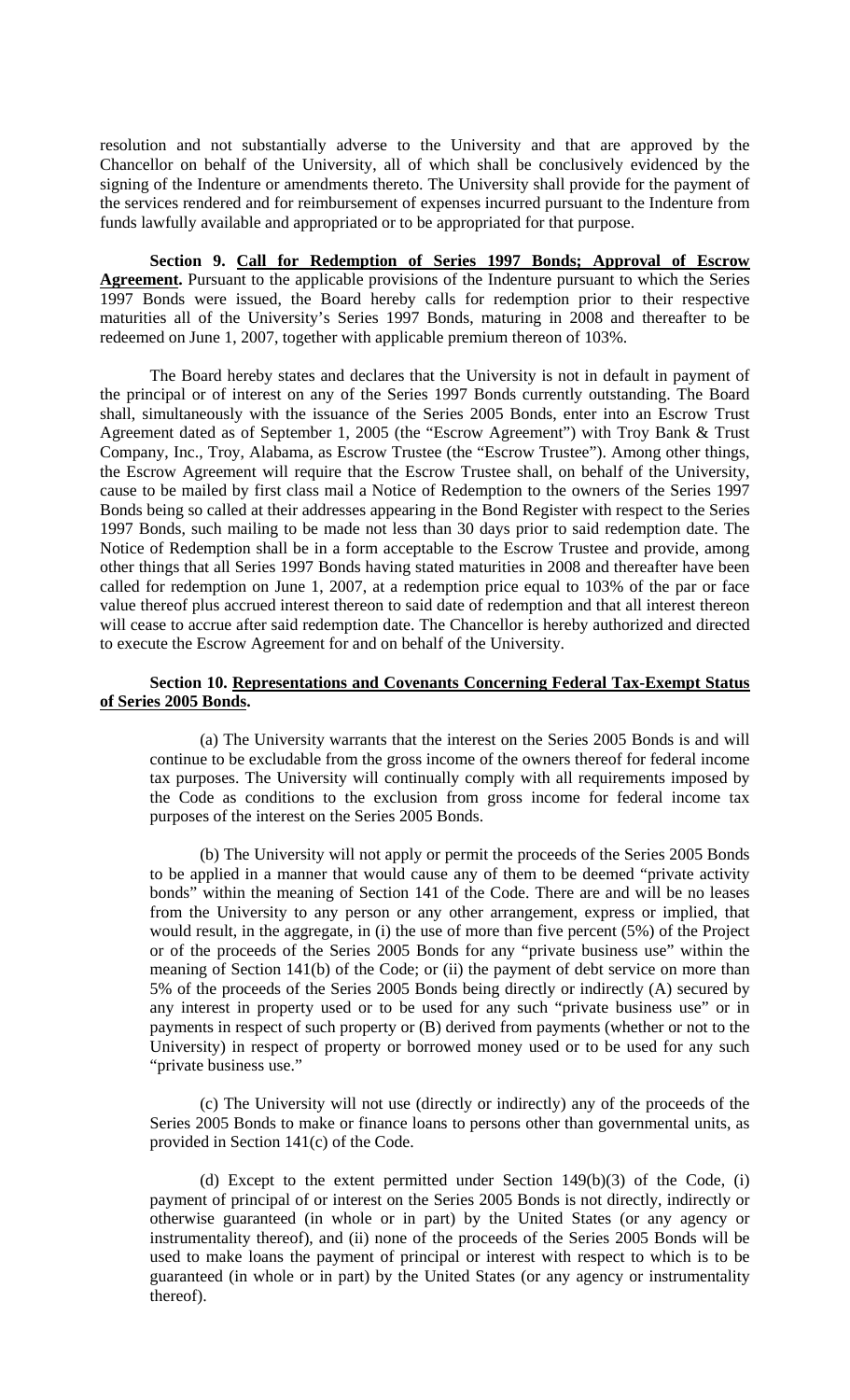(e) The University covenants that it will restrict the use of the proceeds of the Series 2005 Bonds in such manner and to such extent, if any, and take or refrain from taking such other actions, all as may be necessary, after taking into account reasonable expectations at the time of the delivery of and payment for the Series 2005 Bonds, so that the Series 2005 Bonds will not constitute "arbitrage bonds" within the meaning of Section 148 of the Code or "hedge bonds" within the meaning of Section 149(g) of the Code.

(f) The Chancellor and the Treasurer shall give an appropriate certificate of the University (the "Tax Compliance Certificate") for inclusion in the transcript of proceedings for the Series 2005 Bonds, to be made as of the date of delivery of and payment for the Series 2005 Bonds. The Tax Compliance Certificate shall, among other things, reaffirm as of its date the continuing accuracy, completeness and correctness of the tax-related representations herein contained, set forth the reasonable expectations of the University regarding the amount and use of all the proceeds of the Series 2005 Bonds and the facts and estimates on which those expectations are based, and contain such other and further representations and covenants on the part of the University as Bond Counsel or the Underwriter shall request to evidence the tax-exempt status of the Series 2005 Bonds and the commitment of the University to maintain the same. The University. hereby agrees to perform any such covenants contained in the Tax Compliance Certificate.

(g) The University will make such informational reports as may be required under the Code, and in particular Section 149(e) thereof, with respect to the issuance of the Series 2005 Bonds.

Section 11. Other Documents. The University hereby authorizes Bond Counsel to prepare such other and further documents, certifications, assignments and instruments as the Trustee or the Underwriter may require or as may be necessary or appropriate to consummate the transactions contemplated in this resolution, including without limitation the Determination Document and any certificates or reports referred to in Sections 9, 10 and 12 hereof. The Chancellor, Treasurer, or any other appropriate officer or agent of the University is hereby authorized and directed to execute and deliver any and all such additional documents or certificates.

**Section 12. Municipal Bond Insurance Policy.** This Board recognizes that, in part dependent upon advice of the Underwriter, it may be desirable to procure a policy of municipal bond insurance covering payment of principal of and interest on the Series 2005 Bonds. The determination as to whether or not such a policy should be procured is hereby entrusted by this Board to be made in the Determination Document. In the event such a policy is procured, this Board further recognizes that it may be necessary to amend certain provisions of this resolution, the form of the Series 2005 Bonds to be contained in the Indenture, the form of the Preliminary Official Statement, the form of the Indenture and other related documents or certificates, and/or to prepare, execute and deliver additional agreements, certificates or instruments not expressly mentioned in this resolution. This Board hereby entrusts to be specified, in the Determination Document, any and all such changes and authorizes and directs any and all such changes to be effected and any and all such additional agreements, certificates or instruments to be prepared and to be executed and delivered in the manner described in Section 10 hereof.

Section 13. **Effective Date**. This resolution shall become effective upon its approval as provided by law; provided, however, that this resolution shall not be deemed effective until, unless, and upon the express condition that the City approves the execution of the Supplemental Funding Agreement.

\* \* \*

IN WITNESS WHEREOF, I have hereunto subscribed my signature and affixed the seal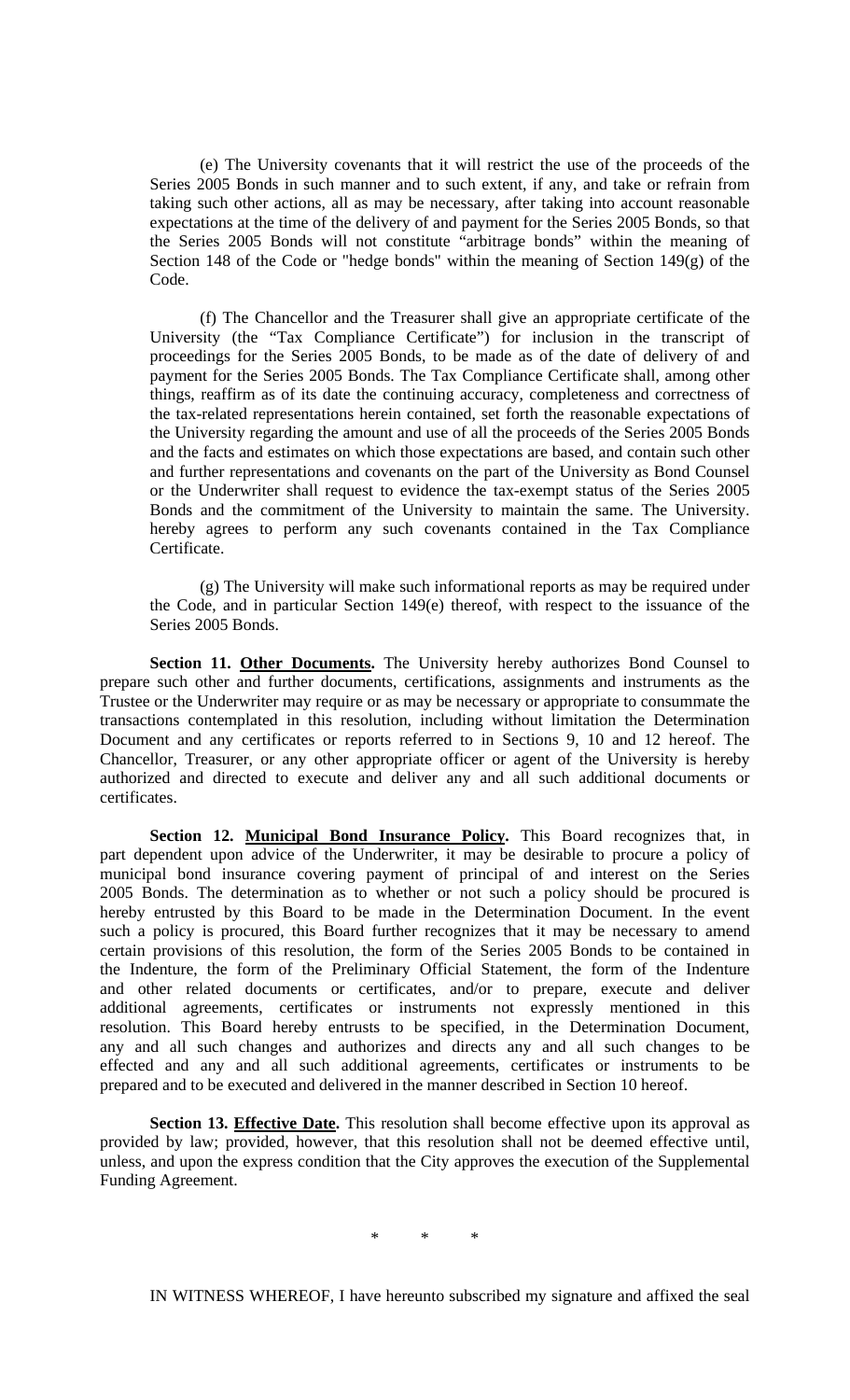of the University, this  $10^{th}$  day of September, 2005.

**Jack Hawkins, Jr., Ph.D.**  Secretary

\_\_\_\_\_\_\_\_\_\_\_\_\_\_\_\_\_\_\_\_\_\_\_\_\_\_\_\_\_\_\_\_\_\_\_\_\_\_

 $(S E A L)$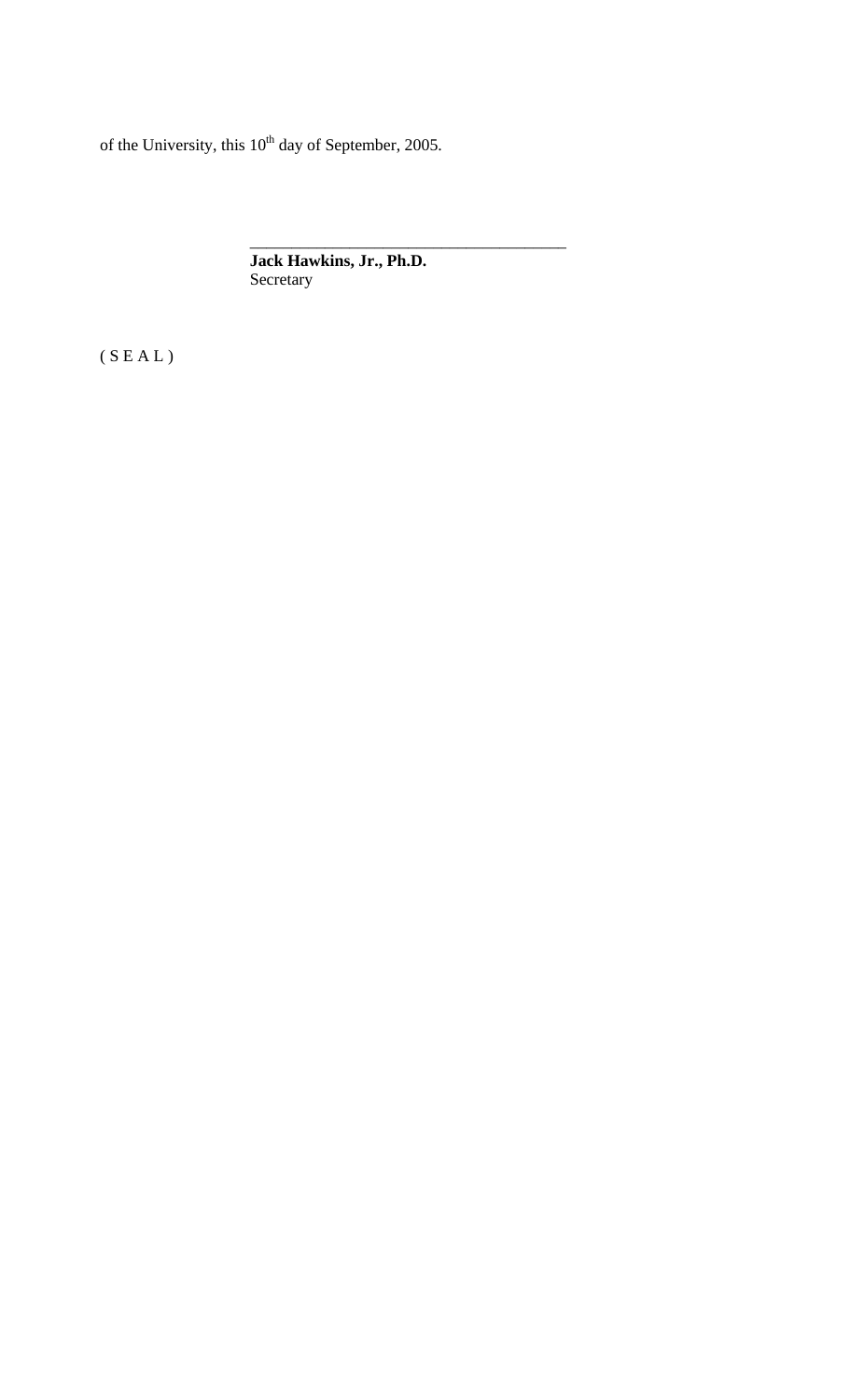### **SUPPLEMENTAL FUNDING AGREEMENT**

 This Supplemental Funding Agreement ("Supplemental Funding Agreement") is entered into as of September 1, 2005 by and between Troy University (the "University") and the City of Troy, Alabama (the "City").

### **RECITALS:**

 A. The City and the University have heretofore entered into that certain Funding Agreement, dated as of June 1, 1997 (the "Funding Agreement"), which Funding Agreement is hereby ratified and incorporated by reference herein.

 B. The City and the University desire to amend the Funding Agreement as more fully set forth herein.

 C. The City desires to assist the University in providing improvements to certain baseball and other athletic facilities for the use and benefit of its residents and for the students, faculty and staff of the University (the "Series 2005 Improvements").

 D. The University has heretofore issued its Special Limited Obligation Revenue Bonds, Series 1997 in the principal amount of \$4,400,000, dated June 1, 1997 and now outstanding in the aggregate principal of \$3,785,000 (the "Series 1997 Bonds"). The Bonds were issued pursuant to a trust indenture (the "Indenture") by and between the University and Troy Bank & Trust Company, Inc., as trustee (the "Trustee").

 E. The University can achieve substantial debt service savings on a present value basis by the refunding and redemption of the Series 1997 Bonds from the proceeds of Special Limited Obligation Refunding Revenue Bonds, Series 2005 (the "Series 2005 Bonds"), which savings the University can use to acquire, construct and equip the Series 2005 Improvements.

 G. In order to provide for the payment of the principal of and interest on the Series 1997 Bonds, the City has heretofore granted, pursuant to the Funding Agreement, to the University a sum not to exceed Three Hundred Six Thousand and 00/100 (\$306,000.00) Dollars per annum to assist the University with the financing of the improvements constructed with the proceeds of the Series 1997 Bonds. The City desires to confirm and amend the pledge made in the Funding Agreement to the University with reference of such pledge to the Series 2005 Bonds and also to amend the amount of the annual pledge and the final date of such pledge.

 H. The University acknowledges the agreement by the City to pay such amounts to the Trustee for the Series 2005 Bonds (the "Trustee") on the University's behalf and agrees to cause such money to be applied to the payment of the principal of and interest on the Series 2005 Bonds.

 NOW, THEREFORE, in consideration of these premises and for other good and valuable consideration, the receipt and sufficiency of which is hereby acknowledged, the University and the City agree as follows:

 1. The University will, as soon as practicable, begin the necessary preliminary work to create, structure and design the Series 2005 Improvements, and will use any savings realized from the refunding of the Series 1997 Bonds, as well as any additional proceeds realized from the issuance of the Series 2005 Bonds, to acquire, construct and equip the Series 2005 Improvements.

 2. The University will retain the necessary professionals to assist them with the preparation of an Official Statement and other documents necessary to sell and issue the Series 2005 Bonds.

 3. In connection with the issuance of the Series 2005 Bonds and to provide funds to the Trustee on behalf of the University to pay the principal of and interest on the Series 2005 Bonds, the City will pay, pursuant to this Supplemental Funding Agreement, a sum per annum not to exceed Three Hundred Twenty-five Thousand and 00/100 (\$325,000.00) Dollars to the Trustee on behalf of the University.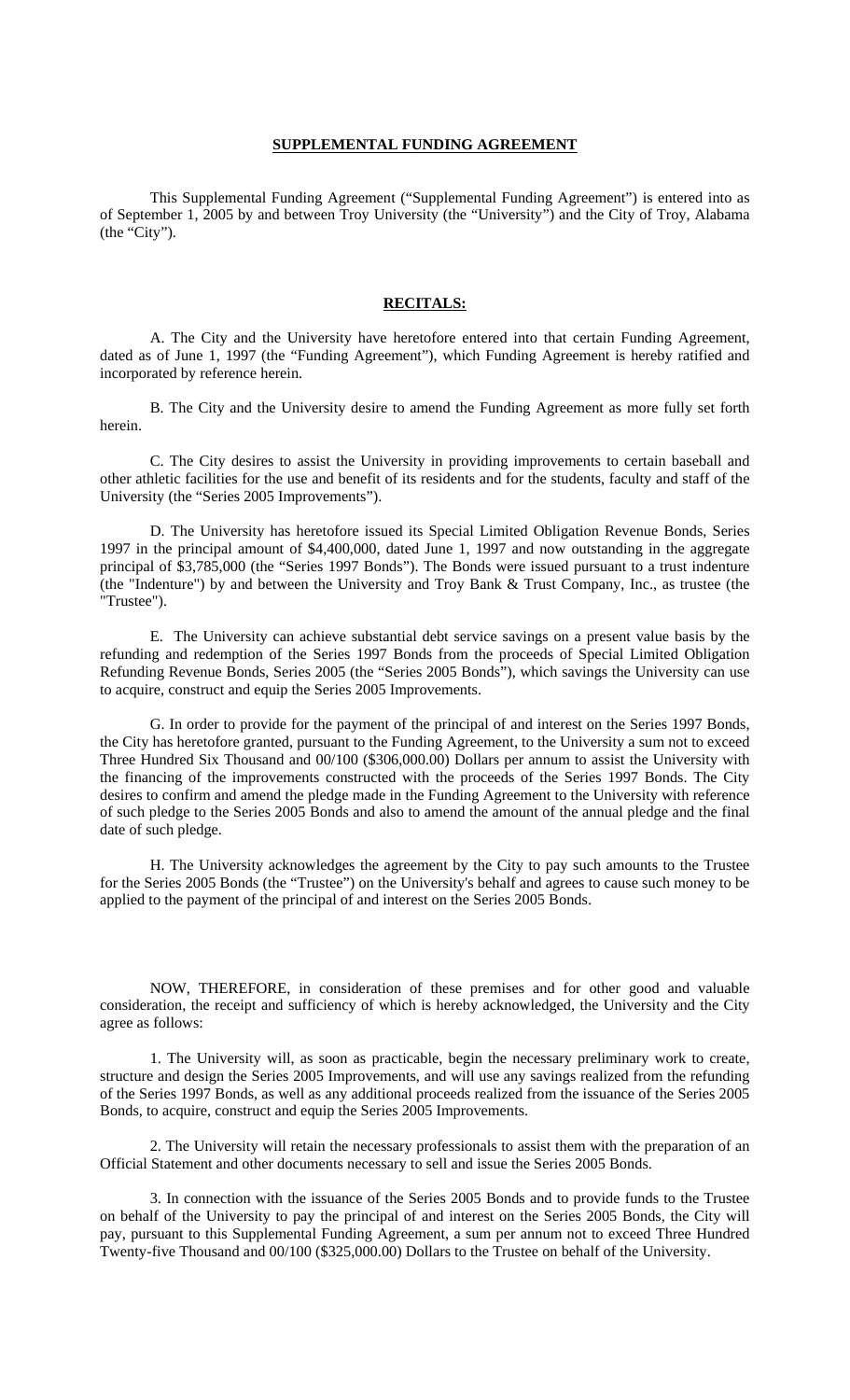4. The amounts so paid by the City to the Trustee on behalf of the University have been paid by the City for each fiscal year of the City that began on October 1, 1997 under the original Funding Agreement and will continue under such original Funding Agreement and pursuant to this Supplemental Funding Agreement to and including the fiscal year of the City that begins on October 1, 2028. On the day which is twenty (20) days before a payment of principal and/or interest on the Series 2005 Bonds (provided the City's obligation under this Supplemental Funding Agreement has not been canceled pursuant to Section 5 hereof), the City will pay to the Trustee for the account of the University, the amount of principal and/or interest that will come due on the next succeeding interest payment date or maturity date as more particularly specified in the Indenture pursuant to which the Series 2005 Bonds are issued; provided, however, that no such payment shall exceed the amount authorized in Section 3 hereof. Such sum shall be payable in good and immediate funds in lawful money of the United States of America and shall be in consideration for the University's efforts to acquire, construct, equip and operate the Improvements and shall become absolutely and unconditionally due on each such date.

 5. The City will renew and confirm the grant made to the University hereunder on an annual basis; provided, however, that the City's agreement to make such grant for each and every fiscal year beginning October 1, 2005 shall be renewed and shall be due and payable according to the terms of the Indenture unless the City shall notify the University, the Trustee and any company providing a policy of municipal bond insurance for the benefit of the Series 2005 Bonds ("the Bond Insurer") in writing no later than 12:00 midnight on June 30 of any such fiscal year that it will not renew the grant made hereunder for the next succeeding fiscal year. Unless such notice is sent and received by the University, the Trustee and the Bond Insurer, the City will be unconditionally obligated to make the payments provided hereunder to the Trustee on behalf of the University for and during the succeeding fiscal year. The City will be obligated in each successive fiscal year to make the payments provided hereunder unless the notices provided for herein are given. In the event such notices shall be given, they shall be effective only with respect to the next succeeding fiscal year following the giving of such notice. Should the City desire not to renew such grant for any succeeding fiscal year, the City shall be required to give such notice again with respect to any succeeding fiscal year for as long as the Bonds shall be outstanding and unpaid. Notwithstanding anything to the contrary contained herein, all obligations of the City hereunder shall terminate with the payment for the fiscal year beginning October 1, 2028 of an annual amount not to exceed Three Hundred Twenty-five Thousand and 00/100 (\$325,000.00) Dollars made to the Trustee on behalf of the University hereunder and under the original Funding Agreement.

 6. The City recognizes that its obligation to make such grant and pay over to the Trustee on behalf of the University the annual amounts set forth hereinabove is absolute and unconditional during the fiscal year in which such amount is due and payable and during which this Agreement is in full force and effect. Therefore, the City acknowledges that its annual obligation to make such payment to the Trustee on behalf of the University constitutes an indebtedness of the City, to the extent of such annual obligation, within the meaning of Section 225 of the Constitution of Alabama of 1901, as amended, and is subject to the limitation on indebtedness contained in such Section as amended.

 7. This Agreement and the obligation of the City to pay such annual sum to the Trustee on behalf of the University as described hereunder, shall constitute a general obligation indebtedness, to the extent of such annual payment, of the City for which the full faith and credit of the City are hereby irrevocably pledged.

 8. The notices required hereunder to be given by and to the respective parties shall be given, unless notice of a change of address is given in writing to all such parties, at the following addresses:

### **If to the City:**

 City of Troy City Hall 300 Railroad Avenue Troy, Alabama 36081 Attention: City Clerk

### **If to the University**:

 Troy University Adams Administration Building, 2nd Floor Troy, Alabama 36082 Attention: Vice President for Financial Affairs

#### **If to the Trustee**:

 Troy Bank & Trust Company, Inc. 1000 U.S. Highway 231 South Troy, Alabama 36081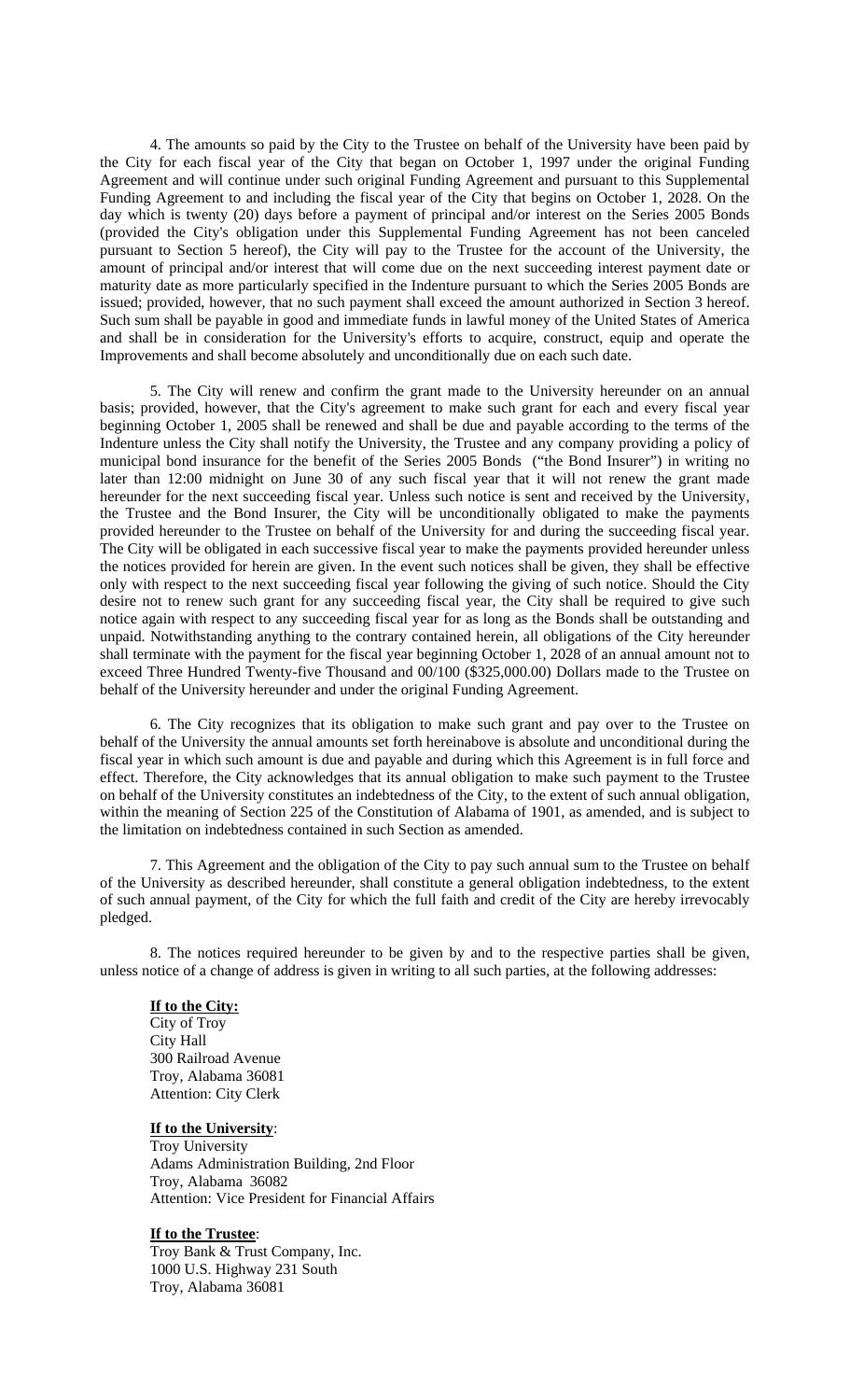### Attention: Trust Department

 9. The Holders of the Series 2005 Bonds shall be deemed to be third party beneficiaries of this Agreement and the covenants and agreements on the part of the University and the City contained herein shall be construed as if the Holders of such Series 2005 Bonds were parties hereto and beneficiaries hereof.

 10. This Agreement may not be amended except with the written consent of the City, the University, the Trustee and the Bond Insurer.

 11. The provisions of this Agreement shall be severable. In the event any provision hereof shall be held invalid or unenforceable by any court of competent jurisdiction, such holding shall not invalidate or render unenforceable any of the remaining, provisions hereof.

 IN WITNESS WHEREOF, the University and the City have caused this Supplemental Funding Agreement to be executed in their respective names and have caused their representatives to indicate their agreement and fix their respective seals hereto and to have this Agreement attested by their duly authorized officers and counterparts, each of which shall be deemed an original.

## **TROY UNIVERSITY**

 $[SEAL]$   $[SEAL]$  $Its:\underline{\hspace{1cm}}$ 

ATTEST:

\_\_\_\_\_\_\_\_\_\_\_\_\_\_\_\_\_\_\_\_\_\_\_\_\_\_\_\_

\_\_\_\_\_\_\_\_\_\_\_\_\_\_\_\_\_\_\_\_\_\_\_\_\_\_\_\_

## **THE CITY OF TROY, ALABAMA**

 By: \_\_\_\_\_\_\_\_\_\_\_\_\_\_\_\_\_\_\_\_\_\_\_\_\_\_\_ [SEAL] Its: \_\_\_\_\_\_\_\_\_\_\_\_\_\_\_\_\_\_\_\_\_\_\_\_\_\_\_

ATTEST: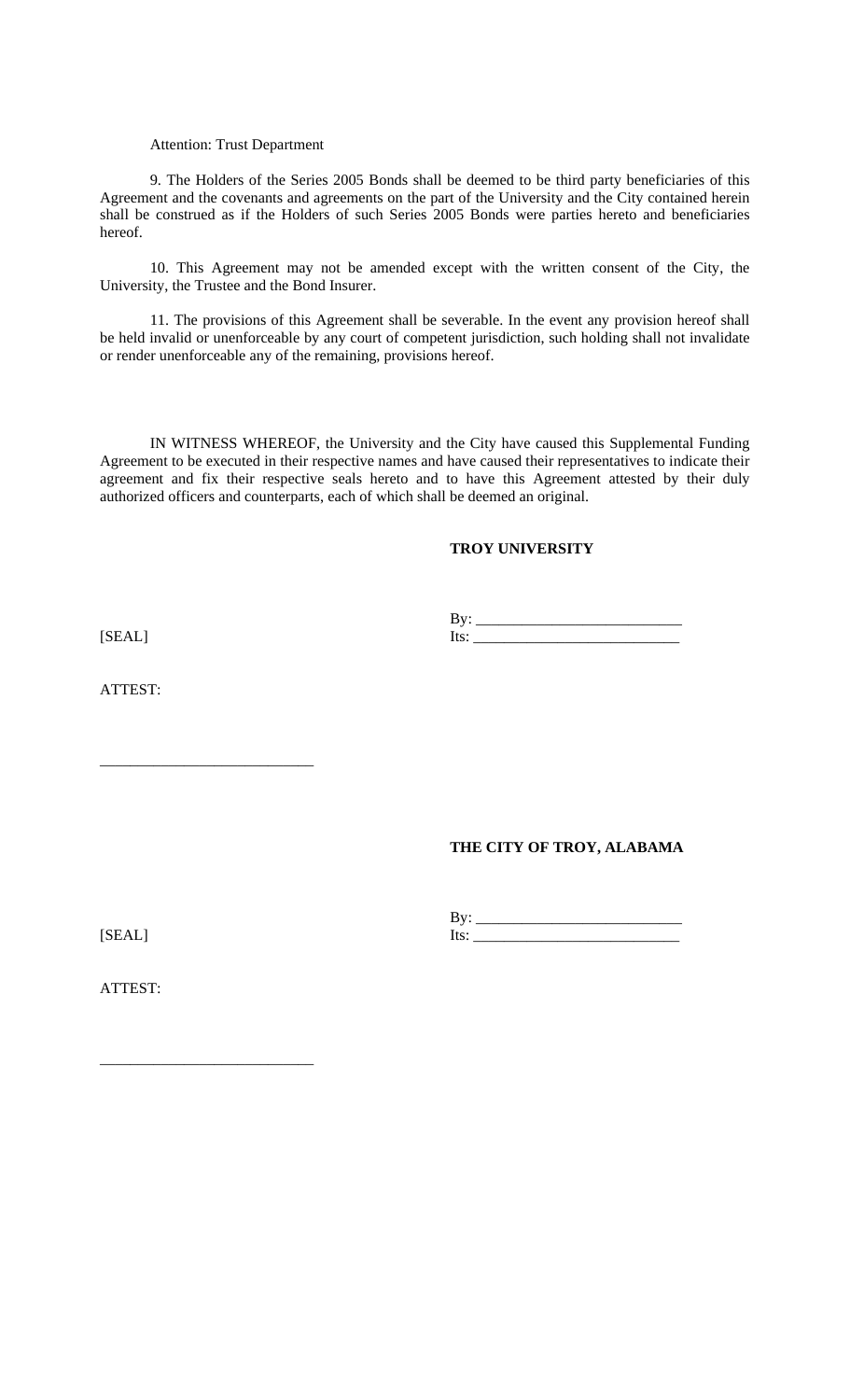B. Academic Committee, Mr. Lamar P. Higgins (representing Senator Dial) Mr. Higgins presented Resolutions 5 through 8 on behalf of Academic Committee Chair Senator Dial. Resolution No. 5 approves the Faculty Handbook for Troy University and Mr. Higgins added that this is a product of "One Great University." He commended Dr. Roach and others for their work on this project and called upon Dr. Roach to give an overview of the process and proposed resolution.

## **1. Resolution No. 5—Approving** *Faculty Handbook*

Dr. Roach provided background information on the process for revising the Faculty Handbook. Following his comments, Mr. Higgins, on behalf of the Academic Committee, presented Resolution No. 5 for approval. On a motion by Mr. Higgins, seconded by Mr. Owen, Resolution No. 5 was adopted.

## **Resolution for Approval of the Troy University** *Faculty Handbook*

**WHEREAS,** on August 1, 2005, Troy University combined three separately accredited institutions into an integrated, multi-campus University; and

**WHEREAS,** prior to this date there were separate faculty handbooks for each of the accredited universities in the Troy State University system of independently accredited institutions; and

**WHEREAS,** there was the necessity of creating one *Faculty Handbook* for the unified Troy University; and

**WHEREAS,** the administration and faculty have worked over the past four years in a collegial way to develop a single *Faculty Handbook* from the three previously existing handbooks; and

**WHEREAS,** the *Faculty Handbook* has been reviewed widely by all campuses of Troy University, input and questions have been sought, and consensus has been gained on the content of the *Faculty Handbook*; and

**WHEREAS**, the Chancellor's Cabinet has both reviewed and approved the *Faculty Handbook*; and

**WHEREAS**, the *Faculty Handbook* is available for review on the Troy University Web site at [www.troy.edu/academics,](http://www.troy.edu/academics)

**BE IT THEREFORE RESOLVED** that this *Faculty Handbook*, the official *Faculty Handbook* of Troy University, effective Aug. 1, 2005, supersedes all previous publications and revisions of all Troy University faculty handbooks.

Done this  $10^{th}$  day of September, 2005.

# **2. Resolution No. 6-- Reaffirming Commitment to Equal Opportunity**

Mr. Higgins introduced Resolution No. 6, stating that it reaffirms our commitment to equal opportunity. This is an annual resolution that the Board acts upon in compliance with the Consent Decree. On a motion by Mr. Higgins, seconded by Mr. Drinkard, Resolution No. 6 was approved.

# **Reaffirming Commitment to Equal Opportunity**

**WHEREAS,** Troy University is committed to its policy of providing equal employment opportunities to all employees and applicants for employment regardless of race, color, religion, sex, age, national origin, sexual orientation, disability, or veteran status; and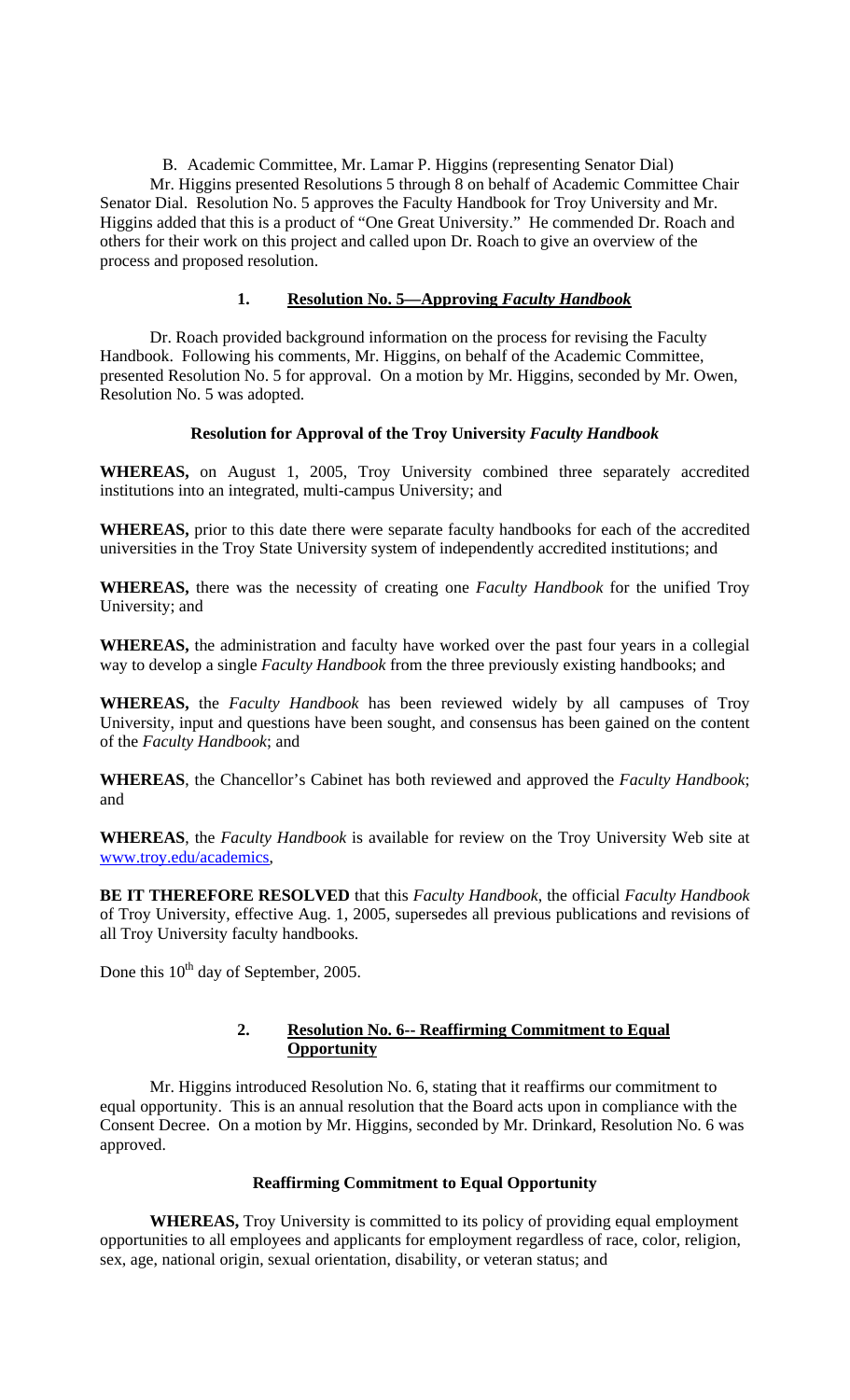**WHEREAS,** Troy University has continued to make good-faith efforts to follow the provisions of the Desegregation Lawsuits of the December 27, 1991, Consent Decree and the August 1, 1995, Remedial Decree resulting in progress in increasing African-American employees; and

**WHEREAS,** the Board recognizes more can be done and encourages a renewed and sustained effort be made by all levels of University employees to increase African-American employees; and

**THEREFORE, BE IT RESOLVED** by the Board of Trustees on this 10th day of September, 2005, that the Board reaffirms its strong commitment on behalf of Troy University to equal employment opportunities to all employees and applicants for employment.

# **3. Resolution No. 7—Commending Retiring Faculty and Staff**

Mr. Higgins said that Resolution No. 7 commends retiring faculty and staff members. On behalf of the Academic Committee, Mr. Higgins made a motion to adopt Resolution No. 7. Seconded by Mr. Harrison, Resolution No. 7 was approved.

## **Commending Retiring Faculty and Staff Members**

**WHEREAS,** the following Troy University faculty and staff members have retired or will retire from the University:

FACULTY: Dr. William R. Denison, Professor, School of Music; Dr. Elizabeth Fell, Professor, College of Education; Ms. Kay L. Fowler, Associate Professor/Director, Library/School of Nursing; Dr. Jesse Drew Harrington, Associate Professor, History Services, College of Arts and Sciences; Dr. Sandra Lee Jones, Dean, College of Education; Dr. Carolyn D. Jordan, Assistant Professor, School of Business; Dr. Charles R. McArthur, College of Education; Dr. Priscilla G. McArthur, Professor of History; Dr. Thomas Ratcliffe, Eminent Scholar in Accounting and Finance & Director/Professor, School of Accountancy; Dr. Paul W. Schreiner, Professor, College of Business; Mr. Sergei L. Shillabeer, Associate Professor, Department of Art & Design; and Dr. James Windle, Associate Professor, College of Education.

STAFF: Dr. Barbara G. Alford, President, Troy University, Dothan Campus; Mrs. Sue Beasley, Departmental Secretary, College of Business; Mrs. Clara S. Culpepper, Account Clerk, Accounts Payable; Mrs. Verbie Curtis, Benefits Administrator, Human Resources; Mrs. Linda DeRamus, Foundation Business Manager, Institutional Development; Mrs. Saralene Hines, Departmental Secretary, Aerospace Studies; Mr. Johnny Huffman, Director, Telecommunications; Mrs. Ann Marie Hussey, Library Assistant, Library Services; Mrs. Janet Kervin, Director, Center for Business & Economic Services/Small Business Development Center; Ms. Carolyn J. Kornegay, Clerk, Phenix City; Mrs. Marian C. Morgenstern, Coordinator, Academic Affairs; Mr. Donald Norsworthy, Chief Photographer, Office of Creative Services; Mrs. Rebecca Norsworthy, Director, Health Center; Mrs. Jane Pinckard, Account Clerk, Accounts Receivable; Mrs. Doristine Sankey, Coordinator, Retired Senior Volunteer Program (RSVP); and Mr. William G. Schofield, Lieutenant, University Police;

**THERFORE, BE IT RESOLVED** that this Board express to these faculty and staff members sincere appreciation for loyal and conscientious service to the university and wish them health and happiness in their retirement.

**BE IT FURTHER RESOLVED** that an appropriate certificate be sent to the aforementioned as evidence of this recognition of his/her service to the university.

## **4. Resolution No. 8—Commending Outgoing SGA President, Mr. Ryan Spry**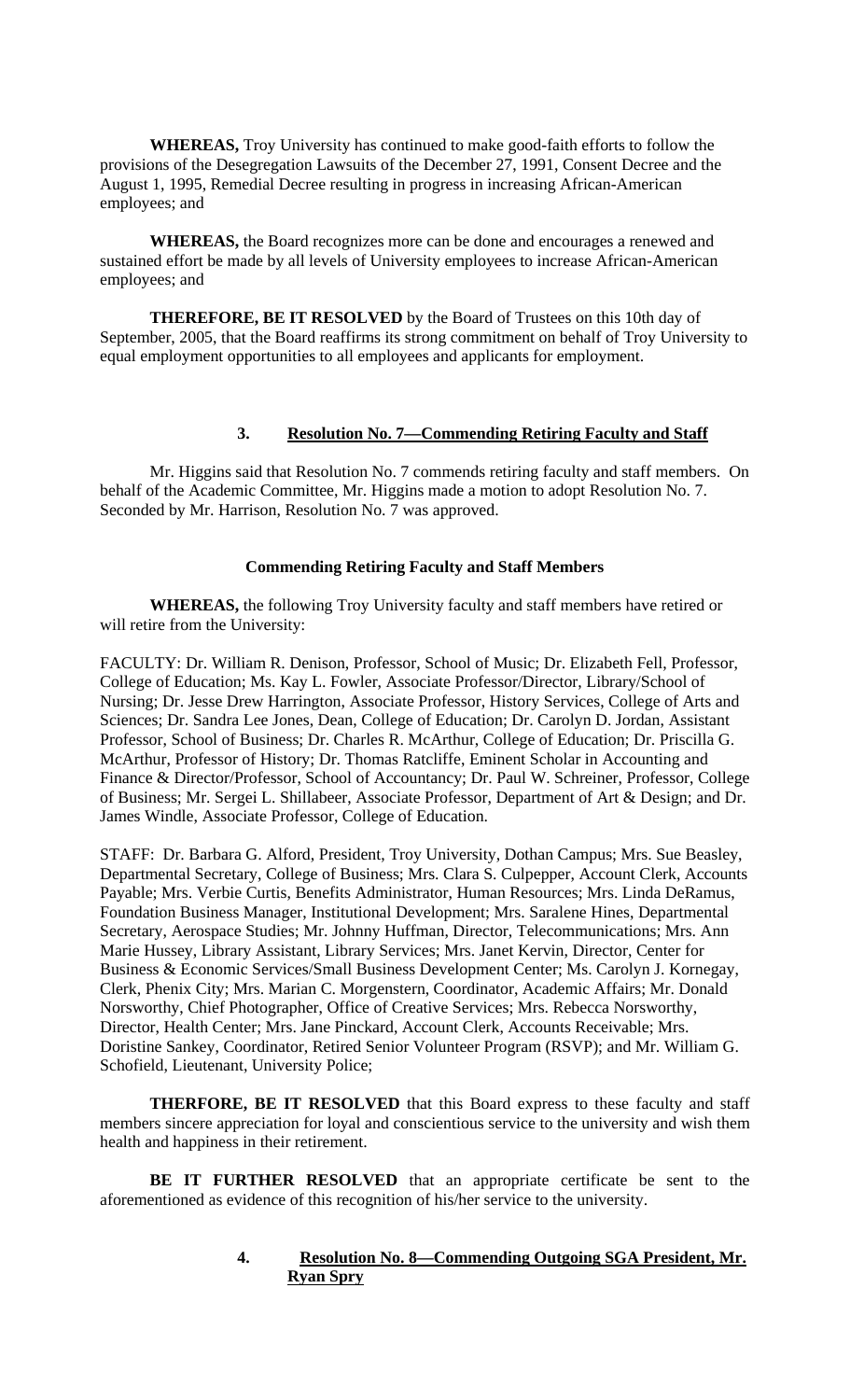Mr. Higgins called upon Ms. Jennings Shepherd, as ex-officio Board member, to make a motion to adopt Resolution 8. Ms. Shepherd so moved for adoption of Resolution No. 8. Seconded by Mr. Harrison and Mr. Higgins, the resolution was approved. A framed copy of the resolution was presented to Mr. Spry as reported previously in the minutes.

### **Commending Ryan Spry**

**WHEREAS**, Ryan Spry served as President of the Troy University Student Government Association for the 2004-2005 academic year; and

**WHEREAS**, Mr. Spry has shown outstanding leadership qualities and has played an integral role in the progress of Troy University; and

**WHEREAS**, Mr. Spry's administration ably led the student body during a year of transition to a unified Troy University and was marked by a spirit of cooperation to students, faculty, staff, and administrators; and

**WHEREAS**, Mr. Spry has done an outstanding job of representing the student body on the Board of Trustees, among the faculty and staff and in the greater community; and

**WHEREAS**, Mr. Spry's term as SGA President came to an end during spring semester 2005;

**THEREFORE BE IT RESOLVED**, that the Board of Trustees hereby recognizes Ryan Spry for hard work and exemplary leadership of the Student Government Association and wishes him the best for future success.

C. Athletics Committee, Mr. Allen Owen Mr. Owen called upon Mr. Steve Dennis, Athletics Director, to make a report.

A summary of Mr. Dennis' report follows:

 The Athletic Department is in the process of developing a five-year strategic plan and is working with Carr and Associates.

 In regard to NCAA certification, our draft report is due October 1, 2005 with the final report due January 15, 2006. The university's peer review visit is set for May 2006.

The 2005 and 2006 athletic schedules were shared with Board members.

 TROY will again host the USTA Professional Tennis Tournament this year. The tournament is set for October 4-9 and we anticipate players from over 20 countries to participate.

 The NIRA Rodeo is set for October 6-8. Teams from all over the Ozark Region (from Notre Dame to Michigan State) will participate.

Troy Athletics—Year in Review:

FOOTBALL---

- Posted a 7-5 overall record, including a perfect 5-0 mark at Movie Gallery Stadium
- Recorded a 24-14 victory over nationally-ranked Missouri on national television (ESPN2)
- Earned a first-bowl bid in school history, playing in the Silicon Valley Football Classic against Northern Illinois on December 20<sup>th</sup>
- DeMarcus Ware was selected by the Dallas Cowboys with the  $11<sup>th</sup>$  overall pick in the NFL Draft, making him the highest drafted player in Troy football history (and the highest in Sun Belt Conference history)

BASEBALL---

• Captured the Atlantic Sun Conference regular season title with a 23-7 mark, earning the No. 1 seed for the A-Sun Tournament.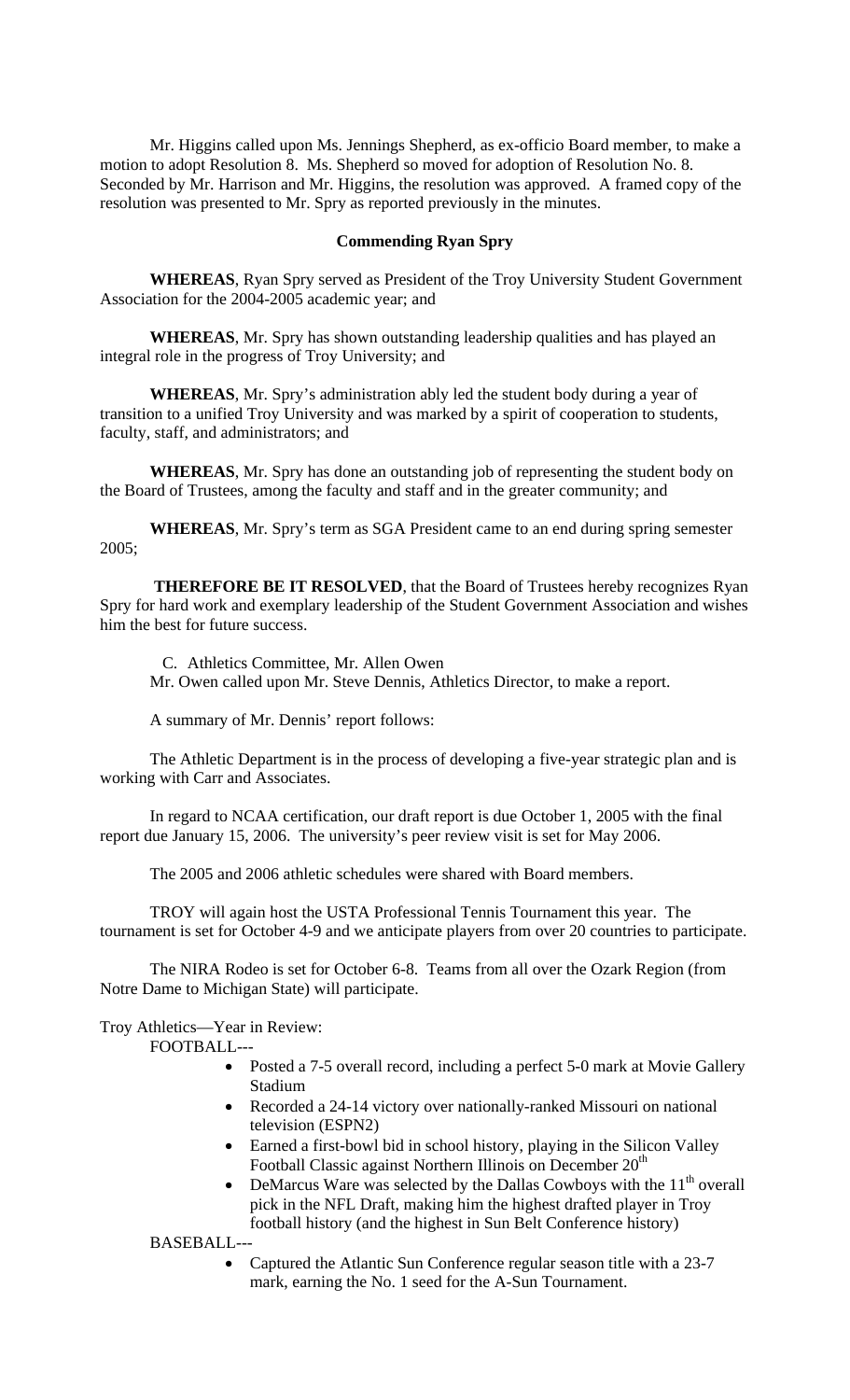- Adam Godwin was named A-Sun Player of the Year while senior Brent Adcock was named A-Sun Pitcher of the Year. Coach Bobby Pierce also earned A-Sun Coach of the Year honors.
- BASKETBALL---
	- Men's team posted a 12-18 record this season including a 10-10 mark in the A-Sun Conference
	- Bobby Dixon earned A-Sun Player of the Week honors on January 24 following a week where he averaged 25 points and five steals over two games.
	- Women's team posted 12 conference wins, the most since joining the A-Sun.
	- Laura Lee Holman was named to All A-Sun second team, and Amy Lewis named Freshman of the Year.

CROSS COUNTY---

- Seniors Belinda Bargmann and Lindsey Waldrop earned All-Conference honors for the 2004 season.
- Belinda Bargmann earned A-Sun Runner-of-the-Week honors for her performance at the University of Arkansas-Little Rock.
- Lindsey Waldrop earned A-Sun Player-of-the-Week honors for her performance at Georgia State Invitational.
- Both Belinda and Linsdey finished at TROY's top two finishers in all but one race in their four-year careers.

GOLF---

• The men's team finished seventh at the A-Sun Championship Tournament and the women's team finished fourth.

RODEO---

• The Trojans won their fires rodeo in November, claiming the title at the Murray State Rodeo in Kentucky with 335 points.

SOFTBALL---

- Captured the A-Sun regular season title and advanced to the A-Sun Tournament Championship before losing to UCF.
- Jocelyn McCallum was named A-Sun Pitcher of the Year and Coach Melanie Davis was named league Coach of the Year.

TENNIS---

• The Trojan men topped defending A-Sun champion UCF 4-3 in Troy for TROY's first conference win of 2005. The women finished the year at 8- 10, including a 4-3 win over future Sun Belt opponent Arkansas State.

TRACK & FIELD---

• Michael Acree and Louis Harris, both juniors, became the first TROY

track and field athletes to qualify for the NCAA Championship.

VOLLEYBALL-

• The Trojan volleyball team season was highlighted by victories over A-Sun rival Campbell, Gardner-Webb, Mercer, and Lipscomb.

In conclusion, Mr. Dennis thanked the administration and the Board for the support given the athletics program and for the opportunity to be a part of the university.

 Mr. Owen recognized Mr. Scott Farmer for his outstanding work as Interim Athletics Director during the search process.

D. Executive Committee, Dr. Doug Hawkins

Chancellor Hawkins was called upon to present Resolution No. 9 which deals with a role change for the University to create an avenue by which a doctoral program can be offered. Chancellor Hawkins stated that the Board began discussions about offering a terminal degree in 1999. He added that on 12 October 2001 ACHE established a moratorium on any role changes for institutions under ACHE's control. The moratorium is scheduled to be lifted by 31 December 2005. He added that the following outline provides background on this topic:

Goal of Board of Trustees since 2001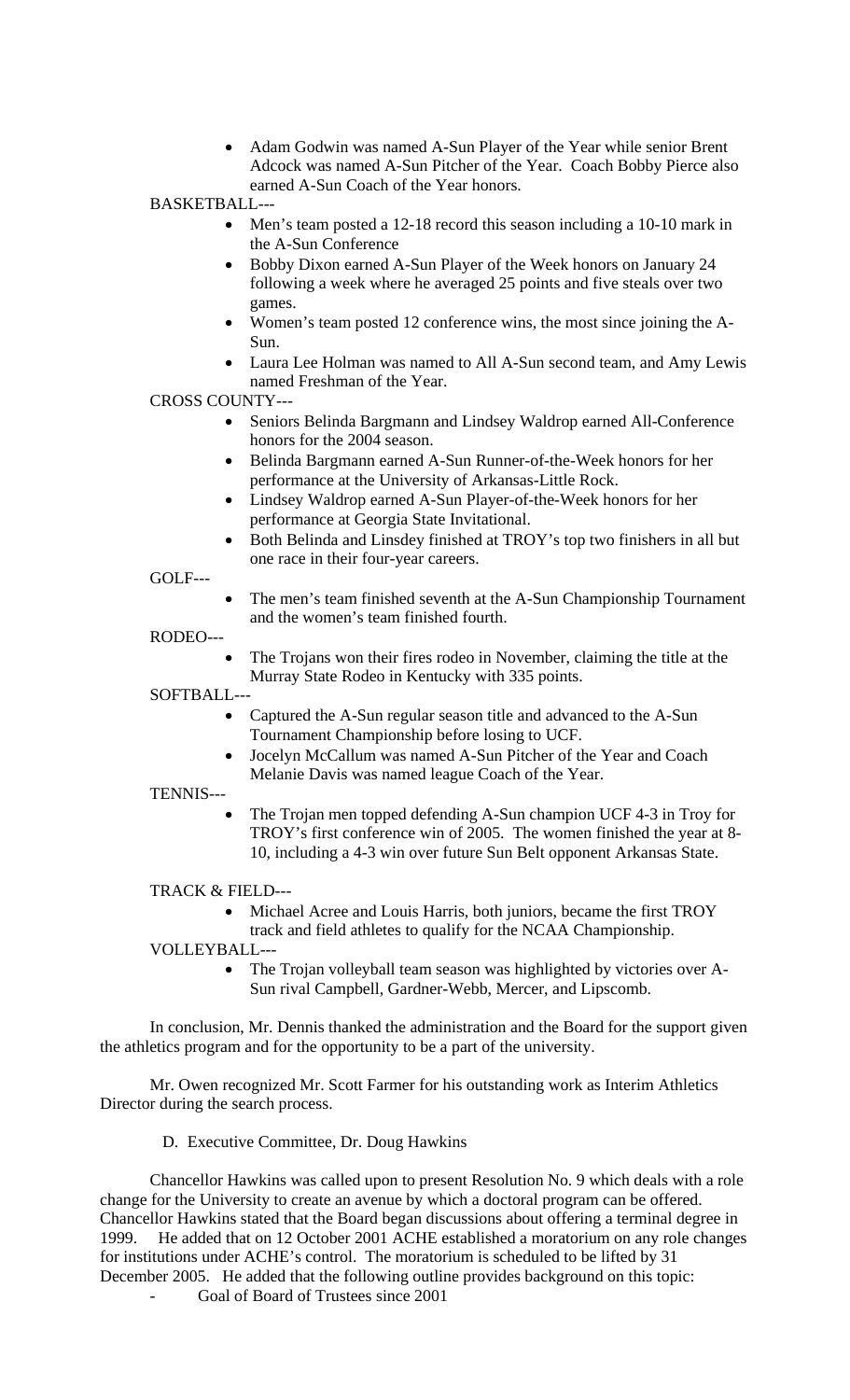- Research conducted during 2002
- Postponed due to OGU/SACS
- March 2005: Goal to establish Doctoral Degree by 2010
- Announced goal to Board of Trustees during March 2005
- Announced goal to Administrative leadership on 29 July 2005
- Recommended to Board of Trustees 10 September 2005

The process outlined by Chancellor Hawkins in moving forward follows:

- September 2005: OGU-SACS Review
- --SACS will conduct review to finalize OGU
- -October-December 2005
	- --Staff will develop Case Statement for role change and new unit of instruction --Board of Trustees and administrative leadership will meet with ACHE Commissioners
- -December 2005
	- --Troy University will submit proposal to ACHE
	- --31 December ACHE lifts moratorium

 In conclusion, Chancellor Hawkins stated that Resolution No. 9 proposes the offering of a doctorate in Public Administration. He added that Troy University is prepared to invest \$1,000,000 in the initial establishment of a doctoral level program. He stated that the Board will be provided with "talking points" on this proposal. He further suggested to the Board's Academic Affairs Committee that we move forward with the recommendation to begin the process of authorizing the university to pursue a role change to offer doctoral level programs.

## **1. Resolution No. 9— Authorizing the Chancellor to Pursue a Role Change to Offer Doctoral Level Programs**

Based upon the recommendation of the Academic Affairs Committee, a motion for adoption of Resolution No. 9 was made by Mr. Higgins. A second was provided by Mr. Harrison.

Discussion: Mr. Harrison inquired as to whether the additional \$1M, as outlined in Resolution No. 9, should be included in the 2006 budget? Following discussion, the Chancellor noted that this will be accomplished and would be good to have in place when the university makes its presentation to ACHE.

 ACTION: There being no further discussion, the chair called for the vote. Resolution No. 9 was unanimously adopted.

## **Authorizing the Chancellor to Pursue a Role Change To Offer Doctoral Level Programs**

**WHEREAS**, Troy University is a dynamic organization serving more than 27,000 students worldwide; and

**WHEREAS**, Troy University has set forth a series of goals to be achieved by 2010 that include increased enrollment to 40,000, expansion of academic program offerings by 20%, increasing faculty salaries to the southeast average, and the offering of doctoral level programs; and

**WHEREAS**, Troy University is a global institution offering programs in 17 states and 13 different countries; and

**WHEREAS**, the bold goals of the University provide for being located in 25 different countries by 2010; and